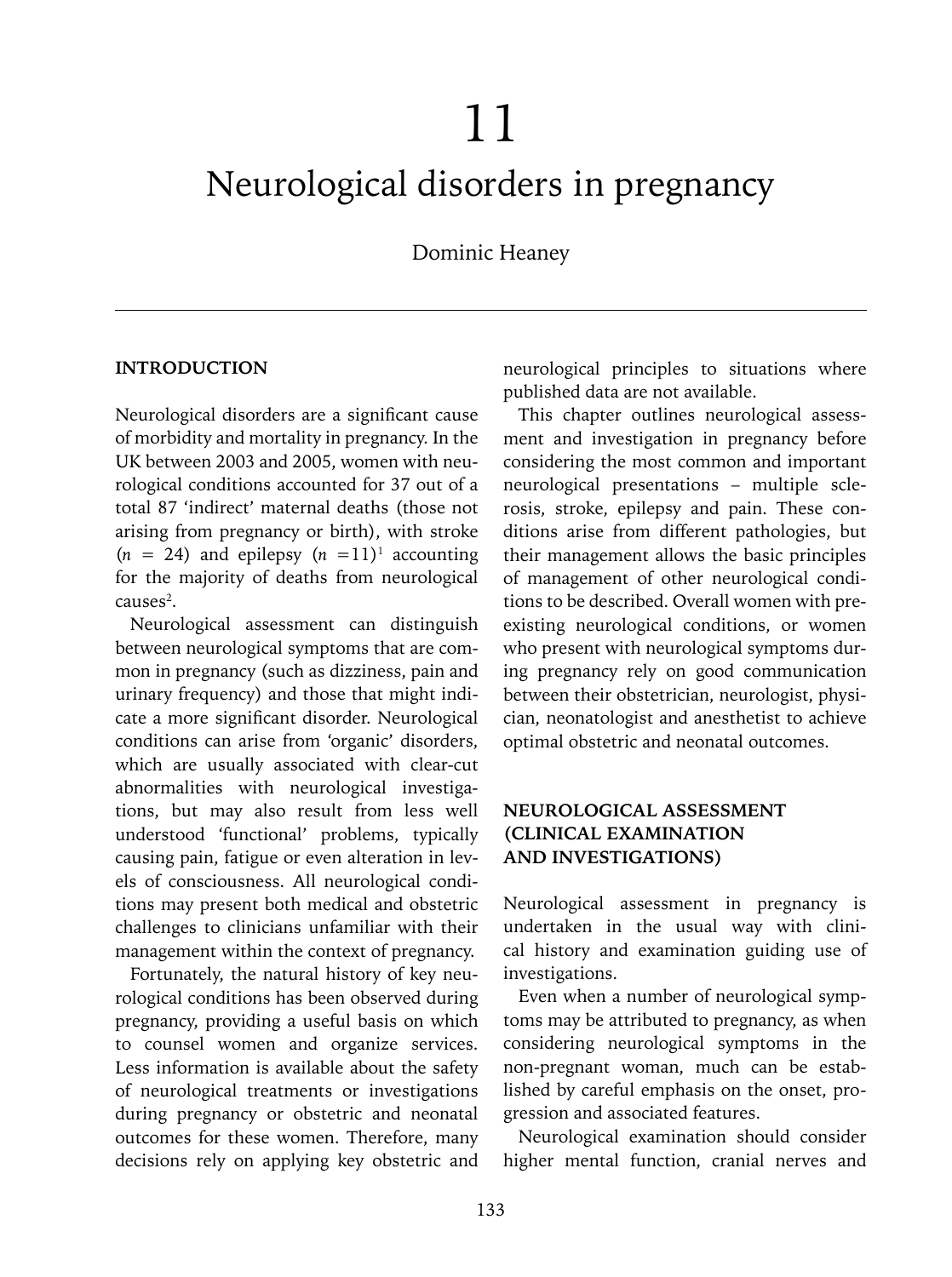neurological assessment of the trunk and limbs. In later pregnancy, small mechanical changes in gait and ability to participate in tests of hip power may be noted, but, in general, changes in the key markers of tone, power, co-ordination, sensation or reflexes should not be attributed to pregnancy itself. Similarly, inspection should not reveal any changes in muscle bulk or symmetry.

Neurological investigation may cause more concern in pregnancy, although in most cases anxieties are unfounded and tests may be undertaken as in the non-pregnant woman.

For example, neurophysiologic assessment such as electroencephalography (EEG), nerve conduction studies and electromyography (EMG) may be uncomfortable but are noninvasive and safe.

Cerebrospinal fluid is obtained by the standard method of lumbar puncture, although access may be difficult in later pregnancy and should be undertaken by suitably skilled practitioners. Spinal fluid can show evidence of a wide range of central nervous system disorders including infection, inflammation, demyelination or, with cytological analysis, presence of neoplasia. Lumbar puncture is relatively invasive and standard relative and absolute contraindications should be considered. In particular, consideration of any coagulation disorders should be made, and lumbar puncture should not be undertaken in suspected raised intracranial pressure, as brain stem herniation may occur. If there is any doubt, clotting studies and neuroimaging should precede this investigation.

Neuroimaging is often an integral part of patient assessment. The ionizing radiation associated with computerized tomography (CT) neuroimaging leads to obvious concern on the parts of both clinicians and patients when imaging the pregnant woman. Nevertheless, CT of the head involves a fetal radiation dose exposure of less than 0.0005 rad and the impact of fetal exposure is likely to be small<sup>3</sup>. Uterine shields are routinely employed and reduce fetal exposure further. In some cases the advantages that CT imaging of the head offers – it can usually be obtained promptly and interpreted with ease – particularly when cerebral hemorrhage is suspected – may outweigh any putative risk of exposure to ionizing radiation to mother and fetus.

Nevertheless, in most cases magnetic resonance imaging (MRI) offers greater resolution and extent than CT and therefore is likely to be more clinically valuable. It does not involve ionizing radiation and thus avoids any issues related to fetal radiation exposure in pregnancy. However, although there is no evidence of fetal harm in humans after 20 years of widespread use of this technology many guidelines recommend that, when possible, MRI be delayed until the end of the first trimester and particularly when high-field (3 Telsa) magnets are proposed. However, even in the first trimester, the advantages may on occasion outweigh any theoretical risks.

It should be noted that in contrast to CT, which may be acquired in a few minutes, MR images are significantly more time-consuming to obtain. Depending on the technology being used, MR scanning of more than two areas of the neuroaxis (for example, head and cervical spine) may take in excess of 60 minutes. This may not be appropriate when an individual's condition is unstable, or the woman is confused.

In later pregnancy, even with shorter duration MRI, women may have difficulty lying supine as compression of the inferior vena cava by the gravid uterus impairs venous return, leading to hypotension and ultimately fetal hypoxia. MR radiographers will be familiar with methods by which this can be overcome, such as use of a lateral wedge or tilt. The size of a heavily pregnant woman may occasionally preclude the use of some CT or MRI scanners and claustrophobia may be more of an issue than usual.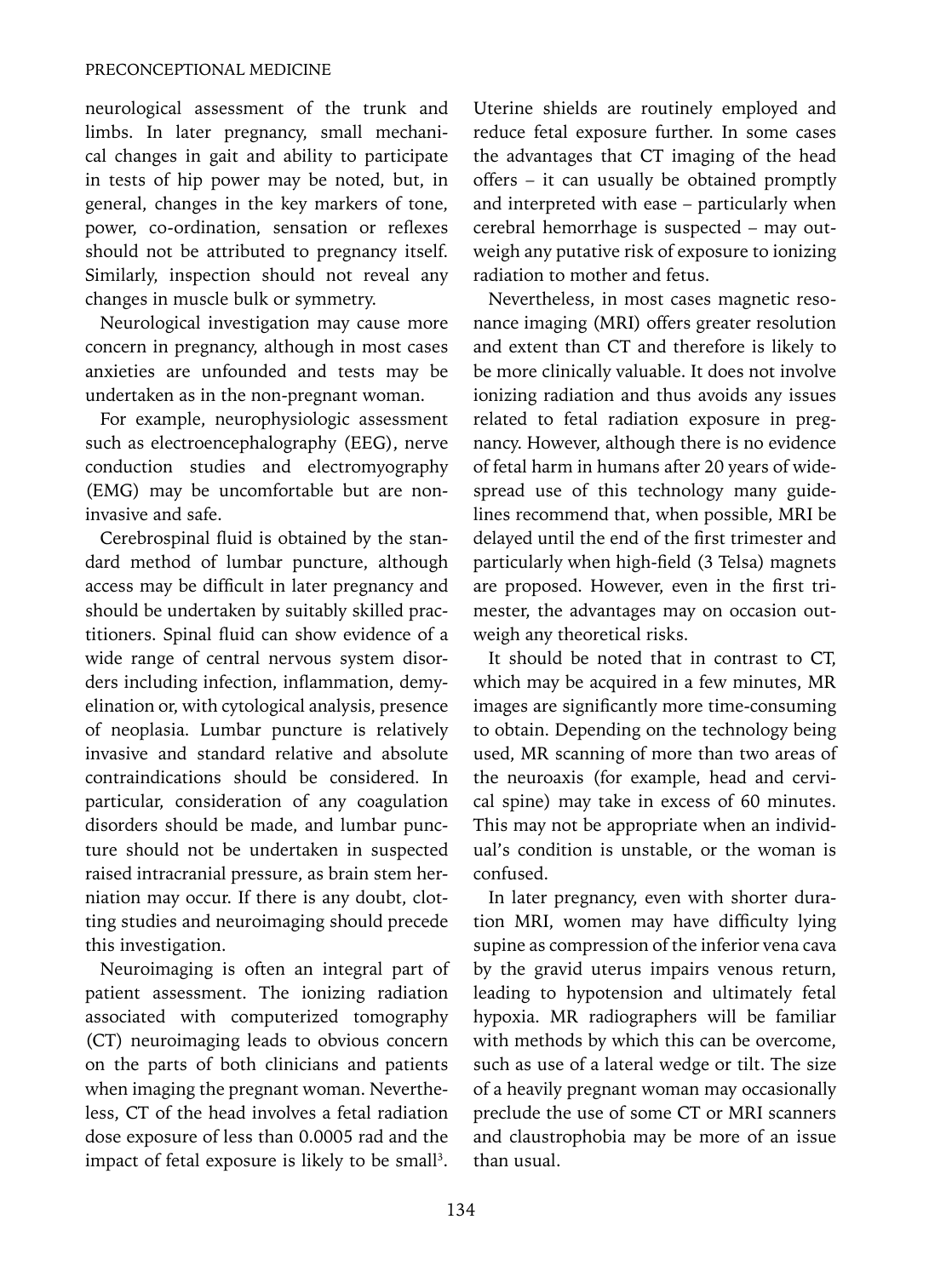Iodinated contrast agents can be used in pregnancy and lactation but the intravenous contrast agents used in MR (e.g. gadolinium) should not<sup>4</sup>.

Certain clinical situations may indicate the use of other ionizing radiological techniques such as digital subtraction angiography – typically used to visualize the intracranial cerebral vessels or spinal vessels in suspected vascular malformations such as aneurysms or arteriovenous malformations. The expected radiation dose depends on the procedure. For example, this may be low with head imaging, but higher for spinal procedures. Clinicians should balance the risks of not fully investigating a patient against potential harm to the fetus.

#### **NEUROLOGICAL CONDITIONS: EPIDEMIOLOGY AND DEMOGRAPHY**

In many cases, women with neurological disorders are aware of their condition before conception. But neurological illness may change or even present for the first time during pregnancy, presenting a very wide range of clinical and obstetric challenges to those involved in their care.

Nevertheless, it is self-evident that the majority of neurological conditions seen by obstetric services reflect those disorders that typically present among women of childbearing age. Thus obstetric-neurology clinics or other forms of neurology-obstetric liaison services will be dominated by the four disparate conditions of multiple sclerosis, stroke, epilepsy and pain syndromes – typically headache. Consequently, this chapter focuses on these four disorders. Nevertheless, the descriptions of the neurological impairments that arise in these conditions and their management can be applied to other rarer conditions. It is very unusual for women with neurodegenerative conditions such as Parkinson's disease or dementia to be pregnant, and these disorders are mentioned only in passing.

# **MULTIPLE SCLEROSIS**

#### **Definition and incidence**

Multiple sclerosis (MS) is a disease of the central nervous system (brain and spinal cord) that is characterized by both neuroinflammation and neurodegeneration. Incidence is 3.6 cases per 100,000 person years (95% CI 3.0–4.2) in women and is higher in northern latitudes, although this trend seems to be reducing<sup>5</sup>. The disease can have many clinical manifestations (with sensory loss in the limbs, visual loss, subacute motor loss, double vision and gait disturbance being most common) and a highly variable pace of progression (relapsing remitting, secondary progressive, primary progressive and progressive relapsing). The median survival from onset of symptoms is 38 years. MS is usually diagnosed between 20 and 50 years old, and so women with MS will therefore become pregnant relatively early in the course of their illness and usually have correspondingly little associated disability. Nevertheless the issues of symptom management and counseling are relevant at all stages throughout pregnancy.

#### **Preconception**

Preconceptional counseling offers the opportunity to discuss the potential effect that pregnancy may have on MS, the effect that MSrelated neurological impairment may have on pregnancy and delivery, and the use of disease modifying or symptomatic treatments in both pregnancy and postpartum.

Many people with relapsing and remitting MS are treated with disease modifying drugs (DMDs). These include beta-interferons and a synthetic polypeptide, glatiramer acetate. These treatments are administered by subcutaneous or intramuscular injection at least twice weekly and have been shown to have a modest but significant effect on reducing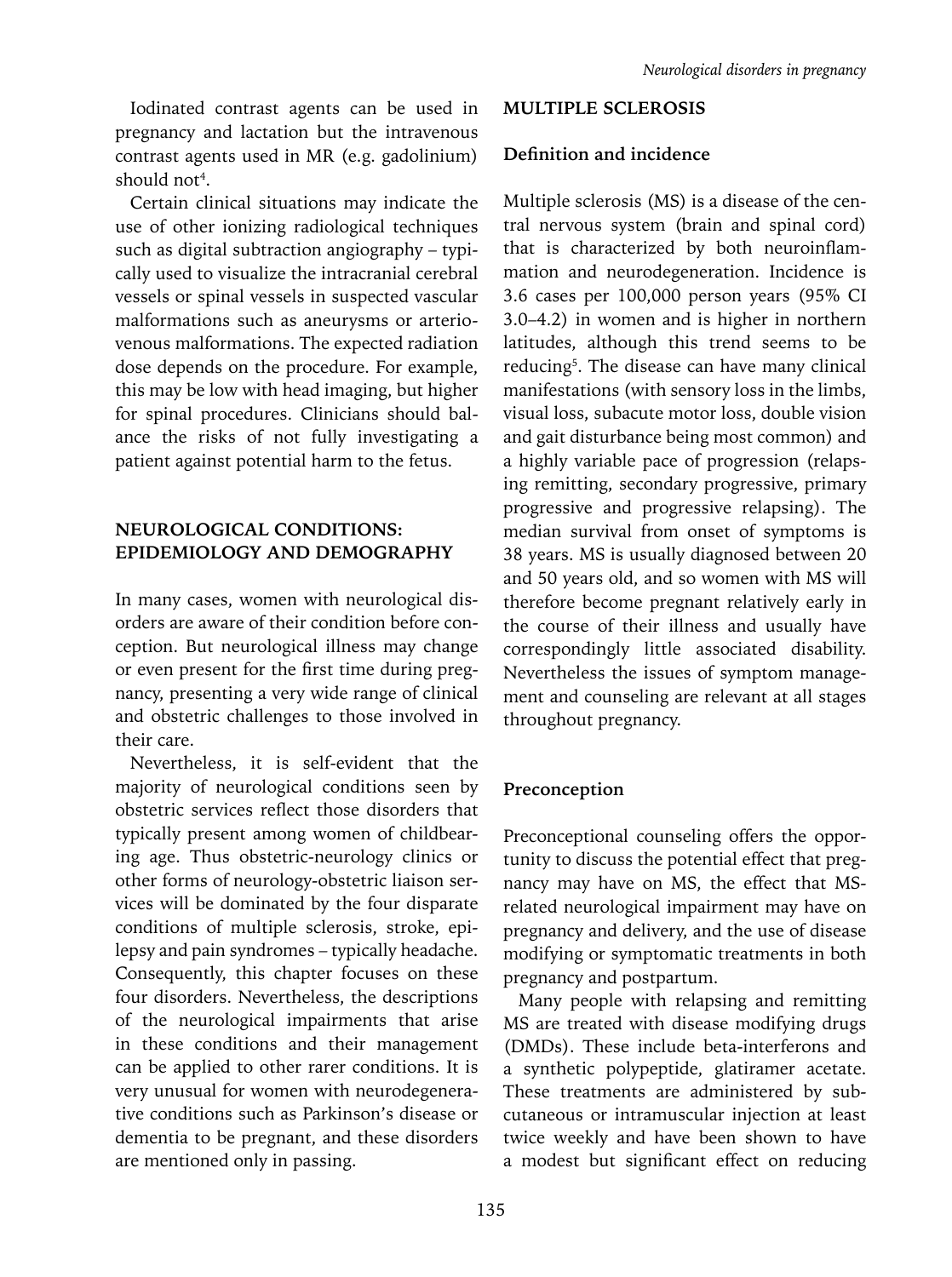relapse rate (approximately 30% per year) and to some extent long-term disability.

The safety of these treatments in pregnancy has not been established. The US Food and Drug Administration (FDA) have assigned glatiramer acetate to pregnancy safety category B (i.e. appears to be safe for pregnancy in animal studies but not adequately studied in pregnant humans)<sup>6</sup>. It has not been shown to be a teratogen in animal studies and its large molecular weight (4700–11,000) suggests that if its crosses the placenta, it does not do so by simple diffusion. The interferons are US FDA pregnancy safety category C (i.e. human studies are lacking and animal studies are either positive for fetal risk or lacking as well). In high doses, interferons appear to be abortifacients, but not teratogens.

Current advice is that in most cases women should stop treatment with DMDs if they are planning to become pregnant – or find themselves unexpectedly pregnant. Although stopping treatment may expose the pregnant woman to increased risk of relapse, in absolute terms the risk is relatively low (an 'extra' 0.2 relapse/year)<sup>7</sup>. This risk is further modified by the beneficial effect of pregnancy itself (see below). It should be noted that some experts would offer women with MS the option of continuing agents for which there are limited reassuring pregnancy data, such as glatiramer acetate.

Women with MS may also be taking other drugs, such as antimuscarinics for bladder disorders (e.g. oxybutinin), antispasmodics (e.g. baclofen or diazepam) and antidepressants (e.g. tricyclic antidepressants). Antimuscarinics, benzodiazepines or tricyclic antidepressants have low teratogenic potential.

Rarely, patients with MS or other conditions that cause spasticity have implantable devices delivering an antispasmodic agent, typically baclofen, intrathecally. These pumps are sited extraperitoneally within the abdominal wall. Although the local infusion of baclofen intrathecally presents a significant theoretical advantage in terms of significantly reduced serum levels (and therefore transplacental transfer) of drug compared with oral treatment, there are practical concerns regarding 'kinking' and blockage of treatment catheters. Nevertheless, case reports have reported successful obstetric outcome8 .

# **Genetics of multiple sclerosis**

The inheritance of MS is poorly understood and is likely to involve a complex interaction between genetic and environmental factors. Nevertheless, in general, the child of a mother with MS has an approximately 2–3% chance of developing MS, compared with 0.1% prevalence in the general population<sup>9</sup>, although the mother should be counseled that should MS occur, symptoms are unlikely to present until the third decade or later. The risk is increased further if both parents are affected.

# **Effect of pregnancy on relapse rate**

Women with MS who are considering pregnancy will seek to establish whether pregnancy will affect the number of relapses they suffer and the overall course of their condition. In the past, the relatively high number of relapses observed postpartum led to the false conclusion that pregnancy might lead to a long-term poorer outcome when compared with non-pregnant women who have not been pregnant. More reassuring evidence has been obtained from a large, prospective study ('PRegnancy In MS'/PRIMS), which has continued to monitor enroled mothers many years after enrolment into the study<sup>10</sup>. This study showed that, although risk of relapse postpartum was increased by a factor of two for approximately 3 months' postpartum, this was equally balanced by the observation of significantly fewer relapses during pregnancy. Thus, overall no difference is observed in the long-term number of relapses and disability of women who become pregnant.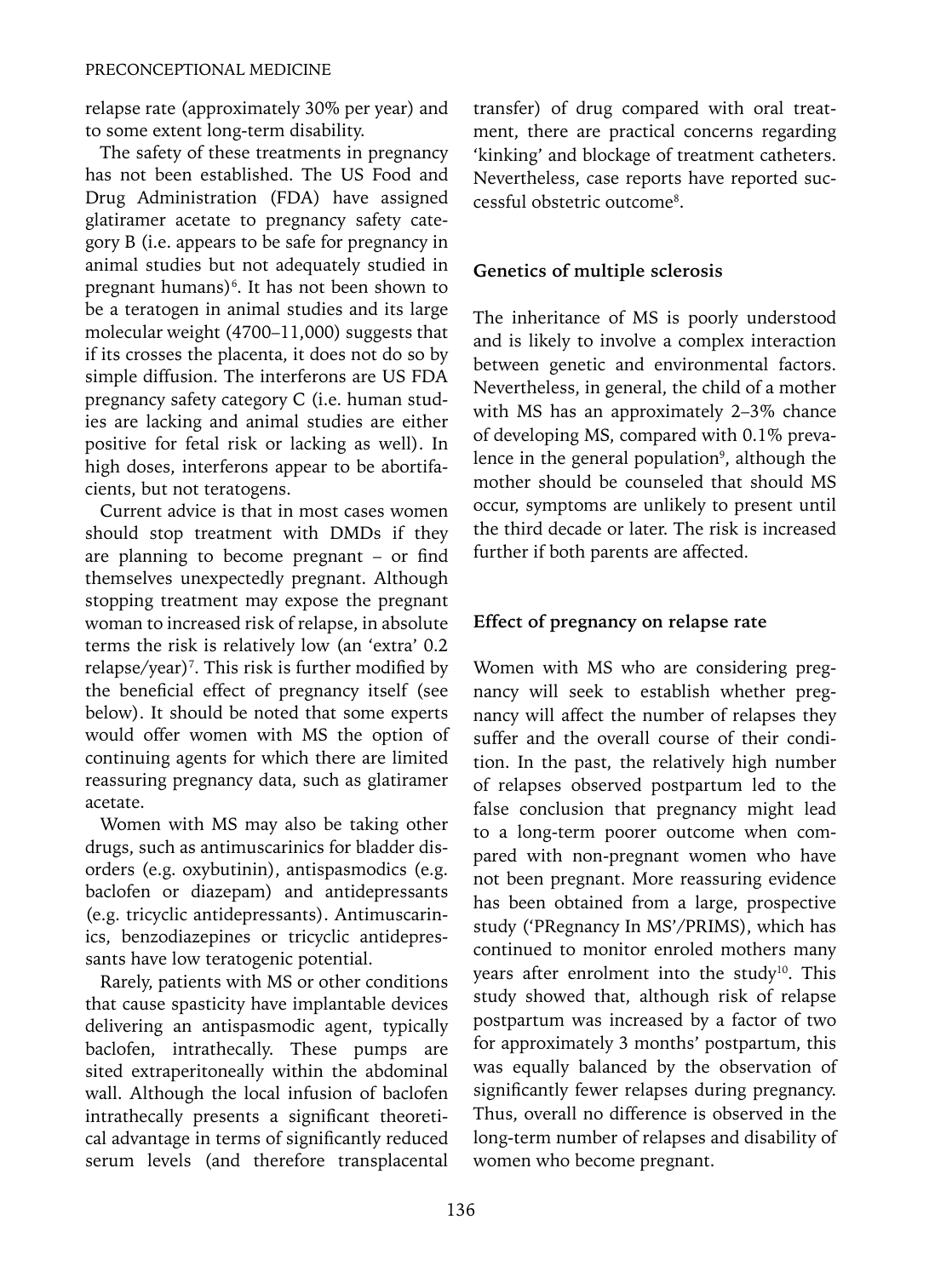Although the risk of relapse is reduced during pregnancy, this 'protective' effect is less pronounced during the first and second trimesters. Should relapse occur, management is the same as for non-pregnant women. Mild relapses require no treatment, but are likely to warrant assessment by occupational or physiotherapists – as levels of disability may be increased for several weeks. High-dose corticosteroids (for example a total of 1 g of methyl-prednisolone administered intravenously or orally for 3–5 days) may be used to speed up remission. Steroids present well known risks including reduced bone density, infection, mood alteration and adverse gastrointestinal effects. Nevertheless, where standard precautions and pretreatment assessment are applied, steroids may avoid the need for hospitalization or reduce considerably the length of stay.

Occasionally, relapses are severe and progressive. In the non-pregnant woman these may be managed with more aggressive treatment, such as mitoxantrone (a chemotherapeutic agent) or natalizamub (a monoclonal antibody, which reduces white cell traffic into the CNS). These treatments are either clearly teratogenic and embryotoxic or have no evidence to support their safety in pregnancy. Their use should consider the advantages and risks to both mother and fetus on a case-bycase basis, taking into account the mother's condition and the gestation. Intravenous immunoglobulin  $(IVIG)^{11}$  or possibly hemodialysis may pose less risk to the fetus, but there is less evidence to support their efficacy in reducing MS progression.

#### **Management of other symptoms**

Women with MS may suffer from a range of symptoms during pregnancy including fatigue, restless lower limbs and urinary symptoms.

Non-pharmacological advice to improve quality of sleep ('sleep hygiene') should be offered. These include examination of an individual's sleep routine and the sleeping environment. Women should be encouraged to avoid psychologically stimulating activities in the evenings and intake of pharmacological stimulants such as caffeine should be minimized. Drug treatments such as amantadine or modafanil, which are sometimes used to reduce MS-related fatigue, cannot be recommended, as there is no evidence to support their safety in pregnancy.

A sense of restlessness in the lower limbs is common in pregnant women, but women with MS may also have a degree of spasticity manifest as painful or irritating spasm. Neurological examination can be useful to demonstrate spasticity and localize relevant muscle groups. Physiotherapy advice and possibly use of benzodiazepines, which are regarded to be relatively safe in pregnancy may be warranted.

Urinary symptoms should be carefully evaluated as impaired bladder emptying in women with MS predisposes to infection. Baclofen to treat bladder spasm is a reasonable option in pregnancy. Women with pre-existing urinary problems may be concerned that vaginal delivery will exacerbate urinary symptoms postpartum, and this may be a matter of understandable concern to the individual. In such cases, individualized advice should be given.

Immobility in pregnancy increases the risk of thromboembolism, so there should be a low threshold for the use of thromboprophylactic measures, such as graduated compression stockings or low molecular weight heparin in women with impaired mobility due to MS.

#### **Third trimester and delivery**

In most cases, the third trimester and the peripartum period are not different between women with MS and the non-MS population. Specifically, obstetric and neonatal outcomes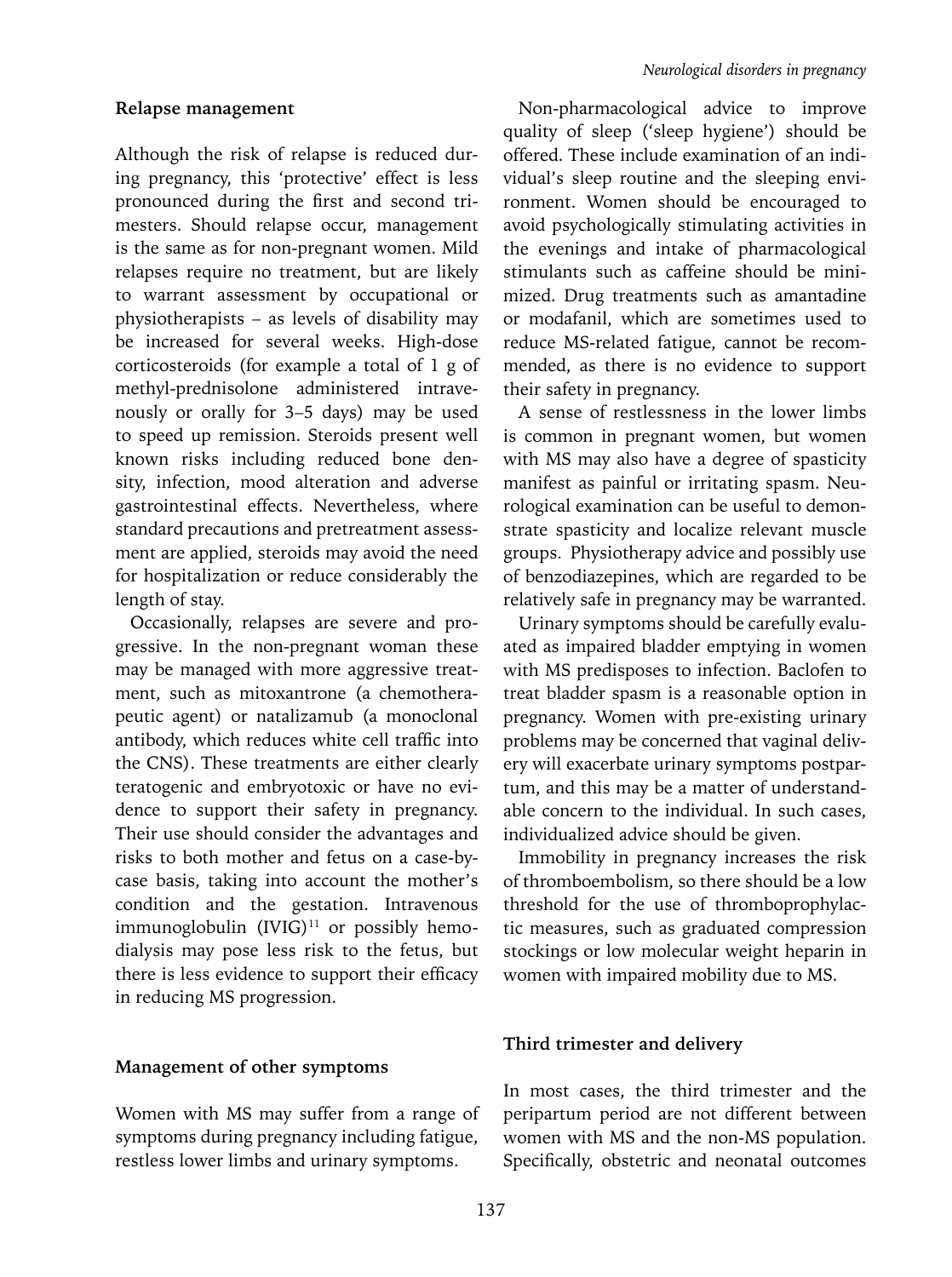do not differ – with similar rates of induction, instrumentation, cesarean section and infant mortality.

Nevertheless, women with MS may have specific neurological impairments that affect interpretation of symptoms during pregnancy. For example, women with plaques at T11 or lower will have impaired bladder and bowel function but normal sensation of uterine contractions and pain. Lesions between T6 and T10 will impair perception of uterine contractions and where significant lesions are present above T6, other signs of labor will have to be considered, such as worsening lower limb spasticity.

Urinary retention can occur during labor or postpartum, particularly when epidural analgesia is used; consideration should be given to the use of an in-dwelling urinary catheter from early in the labor until after delivery (when the woman is mobile and the effects of any epidural have worn off) in women with impaired bladder function. Difficult (and in particular instrumental) vaginal delivery may exacerbate urinary incontinence, and so should be avoided if this is a pre-existing problem.

In the past there have been theoretical concerns expressed regarding the safety of epidural anesthesia, and exacerbation of MS. Evidence from the PRIMS study, however, has been reassuring, demonstrating no significant difference in outcomes between women with and without epidural anesthesia<sup>12</sup>.

#### **Postpartum**

Women who are more mildly affected by MS are more likely to choose to breastfeed. Although there are small studies suggesting otherwise, the general consensus is that breastfeeding does not protect against (or cause) a postpartum relapse<sup>13</sup>. Women who have been taking DMDs before pregnancy balance the benefits of breastfeeding against the risk of relapse without treatment. Women who defer DMD treatment should be counseled that should they suffer relapse, most centers require good recovery before DMD is restarted and so further delay may occur.

A small number of centers have advocated prophylactic use of IVIG postpartum to prevent relapses<sup>14</sup>. Activity of disease in the year prepregnancy and in the first trimester to some extent predicts the risk of relapse in the 3 months' postpartum. Nevertheless, a recent authoritative multivariate model predicts that using this information to make a decision about treatment would lead to 50% of women being treated unnecessarily<sup>13</sup>. IVIG is expensive and is derived from pooled human serum, which presents theoretical risks of infection. Thus, the current consensus is not to treat prophylactically.

#### **STROKE**

#### **Definition and incidence**

Stroke is an acute neurological impairment that follows interruption of blood supply to a specific part of the brain. Blood supply may be interrupted by thrombosis (either arterial or venous) or embolism, or in a smaller proportion of women by hemorrhage. As previously described, it is the main cause of neurological mortality in pregnancy, and represents a significant proportion of all indirect maternal deaths.

Stroke is an uncommon but serious complication of pregnancy. The incidence of stroke in non-pregnant women aged 15–44 years has been reported to be as low as 10.7 per 100,000 woman-years<sup>15</sup>. Multicenter or long-term observational studies are therefore required to establish the incidence in pregnancy. Estimates using such methods produce widely differing rates between 4.3 and 210 strokes per 100,000 deliveries depending on inclusion criteria with most studies suggesting an increased risk of stroke associated with pregnancy<sup>16–18</sup>. Most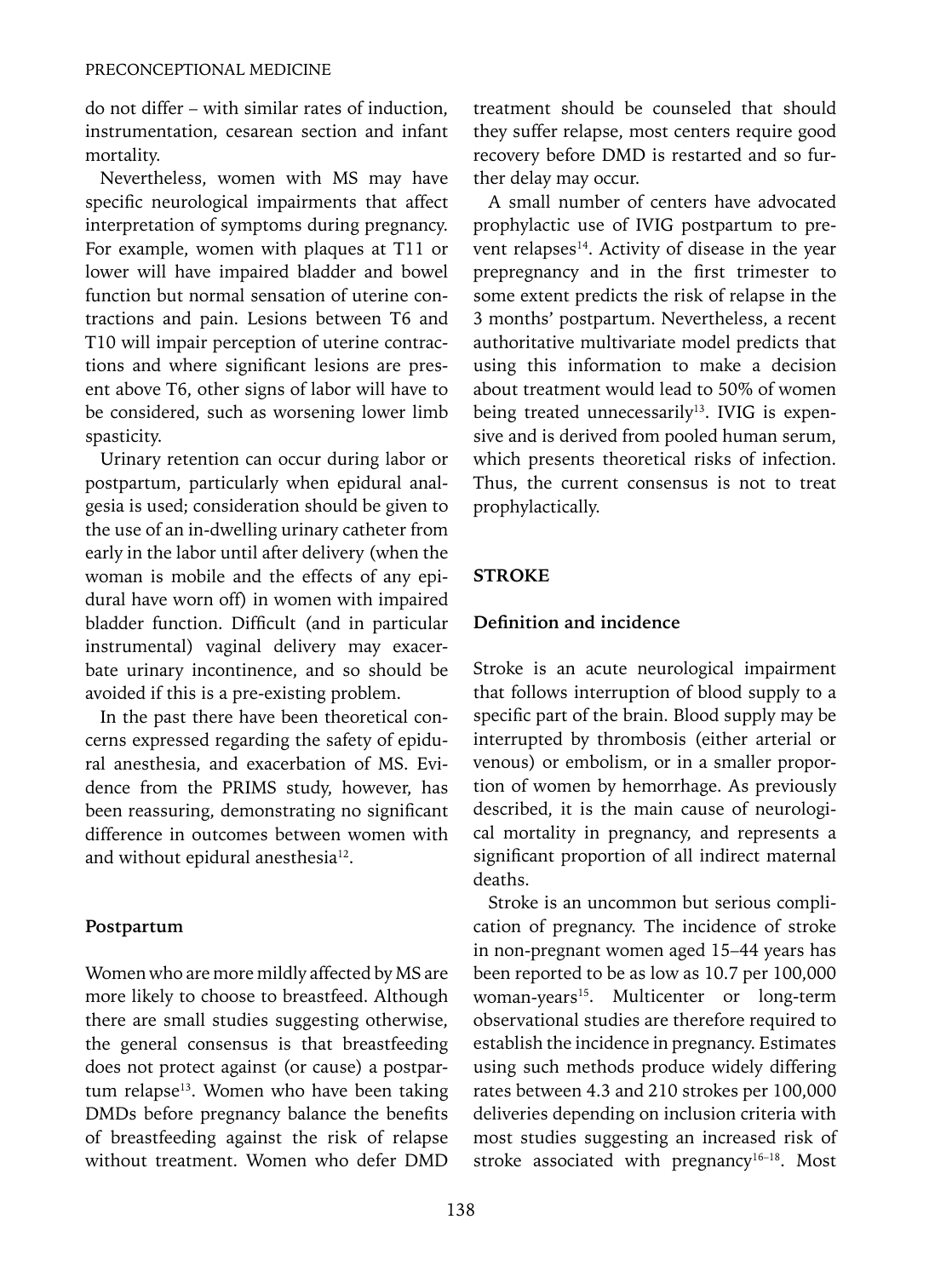(up to 90%) strokes in these studies occurred peripartum and up to a few weeks after the birth.

# **Risk factors for stroke**

## *Physiological risk factors*

Progressive physiological changes occurring throughout pregnancy predispose to stroke including increasing hypercoagulability, venous stasis and vascular wall changes. Pushing in the active phase of the second stage of labor involves episodes of significantly increased intrathoracic pressure (Valsalva) and elevation of cerebral perfusion pressure, which may lead to changes in cerebral blood flow – particularly where cerebral autoregulation or anatomy is disordered<sup>19</sup>.

# *Obstetric risk factors*

The main obstetric factor associated with an increased risk of stroke is pre-eclampsia and eclampsia, in particular uncontrolled systolic hypertension. This is still the major cause of death due to pre-eclampsia in the  $UK<sup>1</sup>$ . Age more than 35 years, black ethnicity, greater parity and multiple gestation are all risk factors for stroke, although quantifying this risk is not possible from available data.

#### *Co-morbidity risk factors*

Women who become pregnant may have comorbidity that increases the risk of vascular events including stroke; such factors include obesity (BMI >30 kg/m2 ), diabetes, pre-existing hypertension, renal and heart disease, vasculopathies such as sickle cell disease, vasculitis and collagen or atherosclerotic disease. Alcohol, tobacco and cocaine use may cause a vasculopathy or hypertension.

Migraine with aura (see later) also produces excess risk for stroke, but this condition is common and stroke in pregnancy is rare, so caution should be used when counseling women about this risk factor.

Previous stroke during pregnancy presents a particular dilemma for women considering further pregnancy. Unfortunately, few data are available, although in a follow-up study 13 of 489 (2.7%) women aged 15–40 who had suffered a stroke had a recurrent event, but only two of these occurred during pregnancy<sup>20</sup>. Full ascertainment of vascular risk factors, including CT or MR angiography prior to pregnancy, is appropriate to best inform the individual of her likely risk of pregnancy related recurrent stroke.

# **Clinical presentation and management of stroke**

## *Presentation and investigation*

Stroke presents as in the non-pregnant woman and clinical features may suggest either infarction or hemorrhage, but neuroimaging is required to confirm the diagnosis. The possibility of stroke should be considered in any woman who presents with any of the symptoms listed in Table 1. While in an imperfect screen with a specificity of 88% and a sensitivity varying from 66 to 100%, the Cincinnati Prehospital Stroke Scale may be a useful screening scale to help guide whether an obstetric patient presenting with headache or other softer neurologic complaints warrants prompt complete neurologic assessment and neuroimaging. This screening scale is summarized in Table 2.

If any of the three elements in the scale or any other neurologic findings are newly abnormal, the possibility of acute stroke is high and the patient should have urgent imaging and evaluation by a neurologist.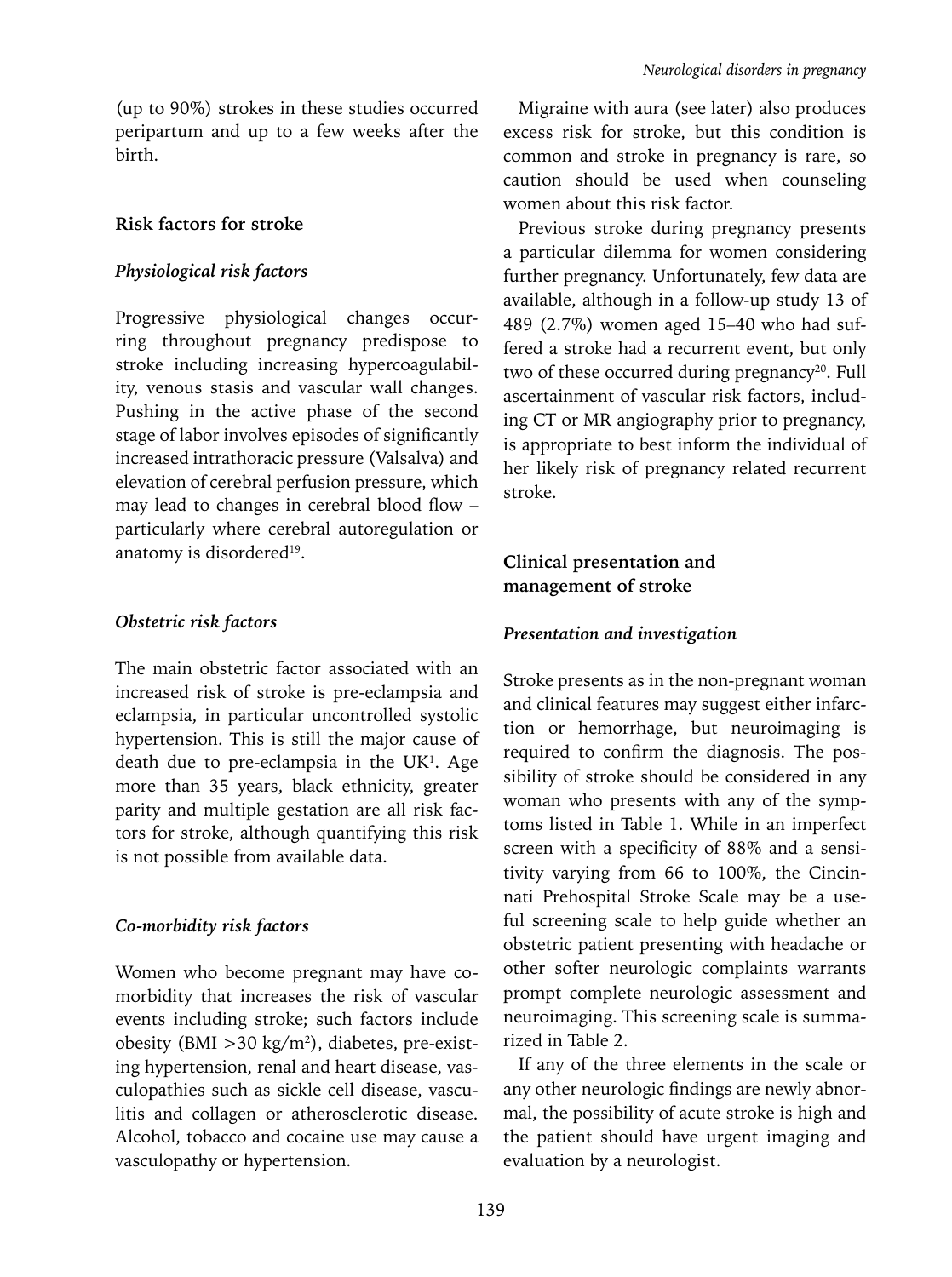#### PRECONCEPTIONAL MEDICINE

#### **Table 1** Symptoms that warrant consideration of stroke

Sudden weakness or numbness of face, arm or leg, especially if on one side of the body

Sudden confusion

Trouble speaking or understanding

Sudden trouble seeing in one or both eyes without a prior history of migraines

Sudden trouble walking

Sudden loss of balance or coordination not readily attributable to pregnancy

Sudden severe headache with no known cause

#### **Table 2** Cincinnati Stroke Scale

#### Three elements

#### 1. Facial droop

- a. Have the patient smile and assess for facial droop
	- i. Normal: both sides of face move equally
	- ii. Abnormal: one side of face does not move

#### 2. Arm drift

- a. Have the patient hold both arms out and up with palms facing upwards
	- i. Normal: both arms move equally
	- ii. Abnormal: one arm drifts compared with the other
- 3. Speech
	- a. Have the patient repeat a sentence
		- i. Normal: patient uses correct words with no slurring
		- ii. Abnormal: slurred or inappropriate words or mute

As stated above, most pregnancy related cerebral infarction occurs around the time of delivery and early puerperium<sup>16,21,22</sup> at a time when the mother is often bed bound, still hypercoagulable and may just have had pelvic surgery, i.e. cesarean section or instrumental vaginal delivery. Widespread adoption of postpartum thromboprophylaxis use in the UK has been associated with a decrease in the incidence of cerebral infarction due to emboli, but not that due to uncontrolled systolic hypertension<sup>1</sup>.

Stroke is a medical emergency. Patients with acute arterial ischemic stroke from embolism or thrombosis can have their long-term outcome greatly improved by the use of thrombolytic therapy within 180 minutes of the onset of symptoms. Therefore all patients with symptoms suggestive of stroke require prompt neuroimaging to determine whether they have had an ischemic stroke that may benefit from the use of thrombolytic therapy. Table 3 lists the recommended guidelines for timing of interventions for patients presenting with acute ischemic stroke. Table 4 reviews the other assessments recommended for patients presenting with possible acute stroke. Patients should be positioned with the head of the bed lowered between 0 and 15 degrees and, if blood pressure is greater than 180/105mmHg, it should be treated acutely with intravenous labetalol. Aspirin should not be given while investigating an acute stroke. Table 5 reviews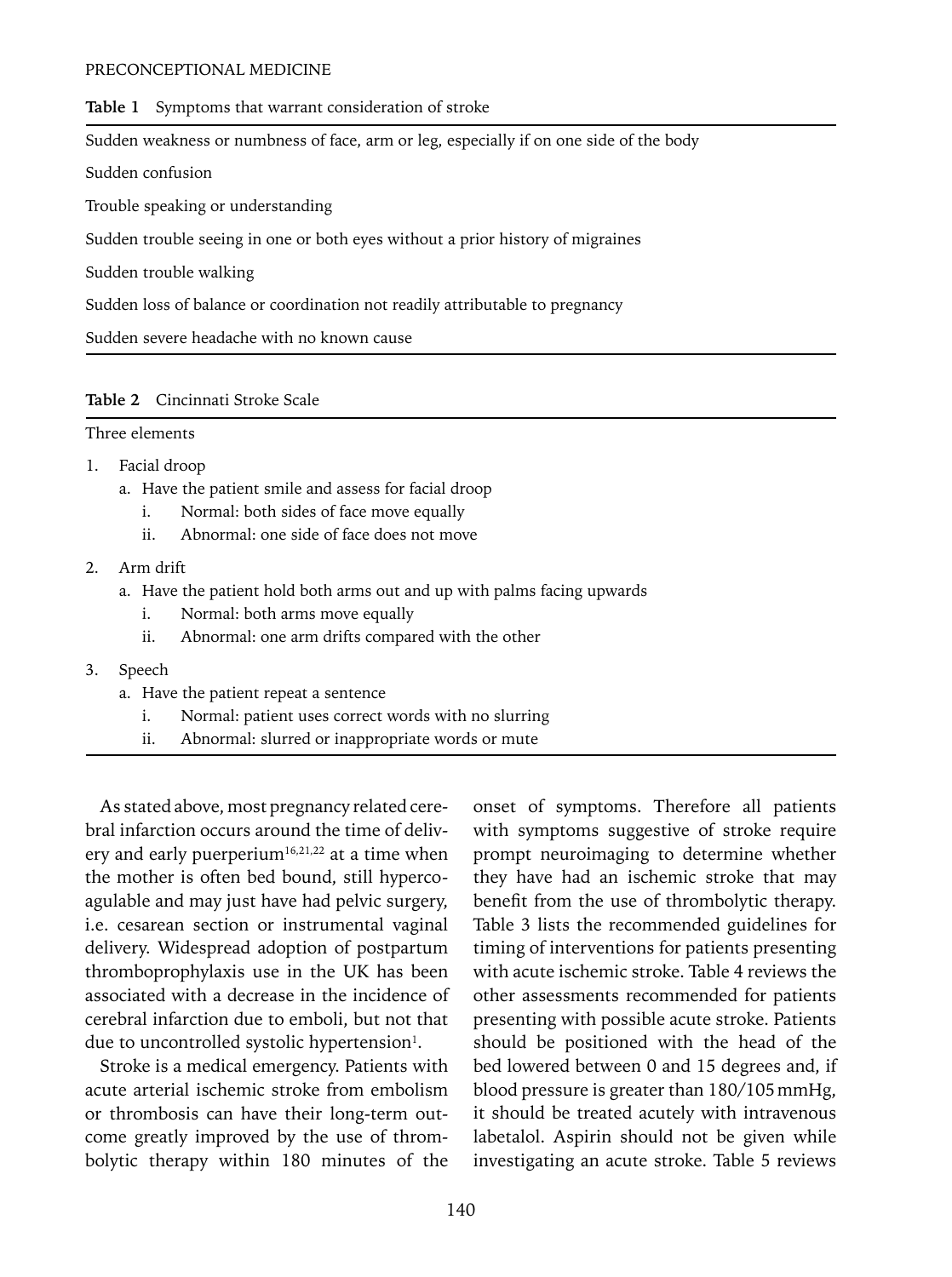#### **Table 3** Patients presenting with symptoms of acute stroke to an emergency room should

Be seen by a provider within 10 min with early notification of local 'stroke team' of possible stroke patient

Have a neurologic assessment and head CT performed within 25 min of presentation

Have the head CT scan read with determination of whether they are candidates for fibrinolytic therapy within 45 min of presentation

Receive fibrinolytic therapy within 60 min of presentation to the A&E and no longer than 180 min since the time of onset of symptoms

|  |  | Table 4 Additional investigations for patients presenting with possible acute stroke |  |  |  |  |
|--|--|--------------------------------------------------------------------------------------|--|--|--|--|
|--|--|--------------------------------------------------------------------------------------|--|--|--|--|

Assess airway (can the patient protect her own airway or does she require intubation), breathing (what is her respiratory rate and oxygenation) and circulation (are her pulse and blood pressure normal)

Obtain secure intravenous access

Obtain a fingerstick glucose measurement

Obtain a full blood count, urea and electrolytes, liver function tests serum glucose, serum troponin

Consider urine toxicology screen and blood alcohol level

Arterial blood gas if oxygen saturation abnormal

Obtain an ECG

the contraindications for thrombolytic therapy. The use of thrombolysis should be considered for pregnant and postpartum women with severe acute cerebral non-hemorrhagic infarction if it can administered within 180 minutes of onset of the neurologic deficit<sup>23</sup>. Thrombolysis is well tolerated by the fetus in pregnancy and does not seem to increase the risk of placental abruption, so should not be withheld if the maternal condition is life-threatening. Postpartum, thrombolytic therapy carries a risk of uterine or pelvic hemorrhage. However, this risk decreases with increasing time after delivery and, in most cases, the benefits of thrombolysis will outweigh the risks. Local hemorrhage can usually be dealt with by local hemostatic measures (such as uterine balloon) or surgery. Close liaison between neurologist, obstetrician and physician is essential in such cases.

It is not recommended to use thrombolytics for acute ischemic stroke in the setting or probable or confirmed pre-eclampsia.

Specific syndromes are considered below, but in most cases pregnant women who have cerebral infarction should be managed within a multidisciplinary stroke unit. Low dose aspirin is the mainstay of treatment for acute ischemic stroke. Aspirin and the other antiplatelet agents (aspirin with dipyridamole, or clopidogrel) are also the most effective preventive treatment of stroke. Unfractionated or lowmolecular weight heparin is not recommended for acute stroke or stroke prevention except in the case of stroke from cardioembolism, arterial dissection or large artery intraluminal thrombus. Warfarin is teratogenic and usually avoided in pregnancy.

The differential diagnosis of acute stroke in pregnancy is broad and includes migraine, transient ischemic attacks, head trauma, brain tumor, Todd's palsy (a neurologic deficit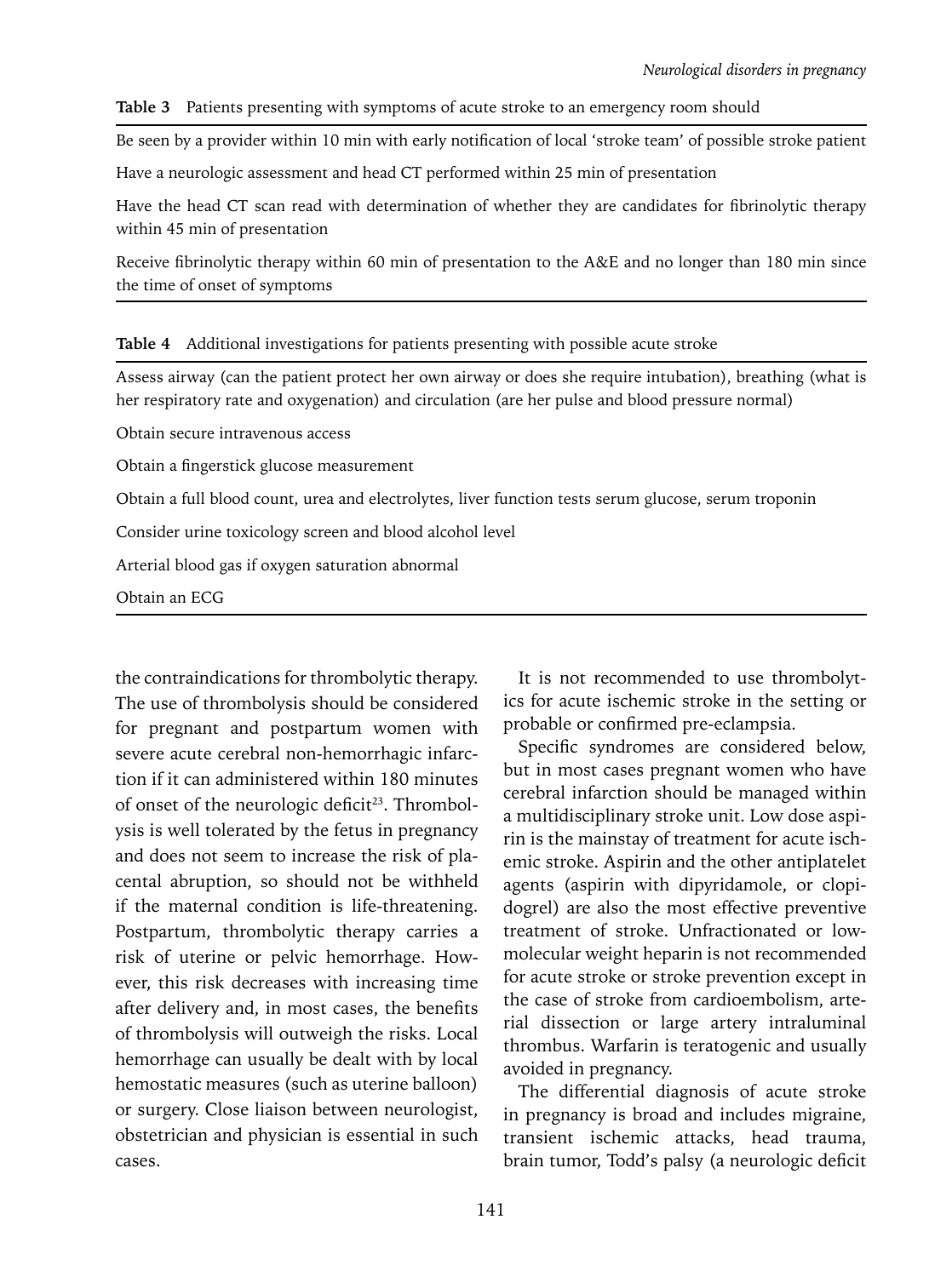| Table 5 Contraindications and cautions to thrombolytic therapy for acute stroke |  |  |
|---------------------------------------------------------------------------------|--|--|
|                                                                                 |  |  |

| Contraindications                                                                             |  |  |  |  |  |
|-----------------------------------------------------------------------------------------------|--|--|--|--|--|
| Intracranial bleed on CT                                                                      |  |  |  |  |  |
| Presentation suggests SAH                                                                     |  |  |  |  |  |
| Multilobar infarction on CT                                                                   |  |  |  |  |  |
| History of intracranial hemorrhage                                                            |  |  |  |  |  |
| Uncontrolled hypertension $(>185/110 \text{ mmHg}$ when treatment fibrinolytics to be given)  |  |  |  |  |  |
| Known AVM/neoplasm                                                                            |  |  |  |  |  |
| Witnessed seizure at onset of stroke                                                          |  |  |  |  |  |
| Active bleeding/acute bleeding diathesis (platelets <100, PTT elevated, INR >1.7)             |  |  |  |  |  |
| Within 3 months of intracranial or intraspinal surgery/serious head trauma or previous stroke |  |  |  |  |  |
| Arterial puncture at a non-compressible site in the past 7 days                               |  |  |  |  |  |
| Cautions                                                                                      |  |  |  |  |  |
| Consider whether benefits of thrombolytic therapy outweigh risks                              |  |  |  |  |  |
| Minor or clearing stroke                                                                      |  |  |  |  |  |
| Within 14 days of major surgery or trauma                                                     |  |  |  |  |  |
| Within 21 days of GI/GU hemorrhage                                                            |  |  |  |  |  |
| Within 3 months of acute MI                                                                   |  |  |  |  |  |
| Post MI pericarditis                                                                          |  |  |  |  |  |
| Glucose $<$ 50 or > 400 mg/dl                                                                 |  |  |  |  |  |
|                                                                                               |  |  |  |  |  |

SAH, subarachnoid hemorrhage; AVM, arteriovenous malformation; PPT, partial prothrombin time; INR, international normalized ratio; GI, gastrointestinal; GU, gastric ulcer; MI, myocardial infarction

following a seizure), systemic infection, functional deficits ('conversion disorders') and toxic metabolic disturbances (e.g. hypoglycemia, acute renal failure, hepatic insufficiency, drug intoxication). Perhaps the most challenging and common differential diagnosis for stroke in the obstetric population is migrainous aura. Migrainous auras are typically brief and more likely to be positive (the alteration of a sensory perception) rather than negative (the absence of a perception), e.g. wavy lines in vision versus no vision or 'pins and needles' versus numbness. Migrainous auras are most commonly visual (typically scotoma and/or

zig-zag lines) or sensory ('pins and needles') in the perioral region. Less commonly, they are sensory in the upper limbs or difficulties with speech (typically disarticulation with word finding difficulty or use of wrong words but no difficulty with comprehension). Neurologic symptoms other than this should not be casually attributed to migrainous aura. Visual or sensory symptoms should be one sided, gradually progress and last between 5 and 60 minutes. If more than one aura symptom is present, symptoms should occur in succession rather than simultaneously. Importantly, migraine and migrainous aura is by definition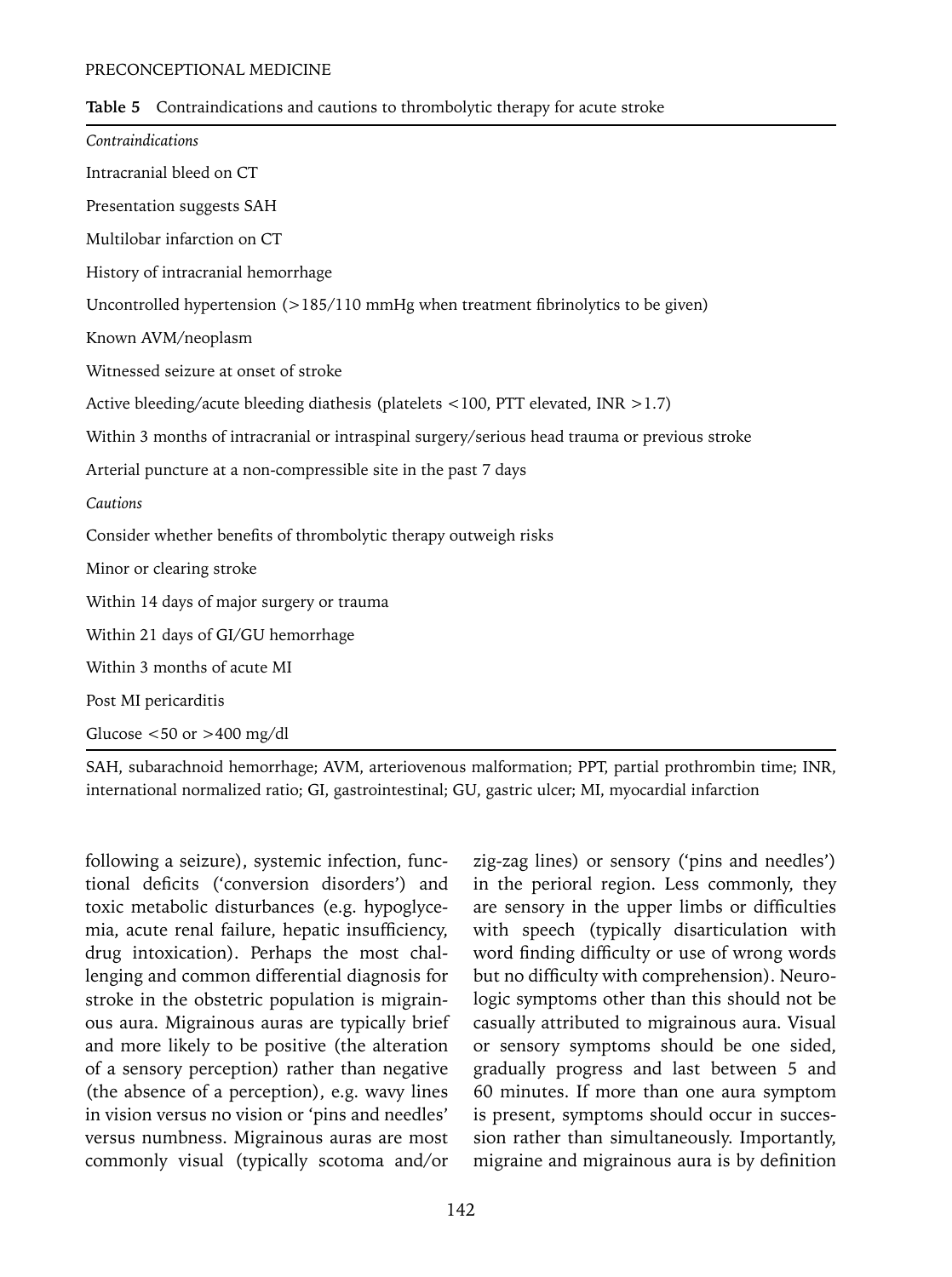a recurring problem and the diagnosis cannot be made on first presentation of symptoms. If there is doubt about whether a patient's symptoms represent stroke/transient ischemic attack or migrainous aura, an evaluation by a neurologist and neuroimaging is advisable.

**Specific stroke syndromes and their management**

#### *Pre-eclampsia and eclampsia*

*Presentation* Pre-eclampsia is a multisystem disorder affecting  $3-5\%$  of pregnancies<sup>24</sup>. Although only a tiny proportion of those affected by pre-eclampsia suffer from stroke, up to 45% of women who have pregnancyrelated stroke have pre-eclampsia or eclampsia<sup>16,25</sup>. Uncontrolled systolic hypertension and endothelial dysfunction may lead to hemorrhage or infarction<sup>26</sup>. Disordered cerebral autoregulation may also play a role, especially postpartum.

*Investigation and management* Investigation and management of pre-eclampsia will be familiar to the obstetrician and is reviewed elsewhere. Most cases of stroke in the setting of pre-eclampsia are due to arterial hemorrhage (when thrombolytic therapy is contraindicated) but cases of acute arterial thrombosis also occur. While pre-eclamptic stroke is most likely in the setting of severe hypertension (>180/110mmHg), it can occur at blood pressures much lower than this and the acute change in blood pressure may be as important a factor as the absolute pressure. The only definitive treatment for pre-eclampsia is delivery of the fetus and placenta. Prompt neuroimaging should occur in pre-eclamptic women with sudden onset (thunderclap) headache and/or any persistent neurologic deficit. Neurosurgical consultation should be urgently sought if intracerebral blood is found on CT or MRI to guide the need for interventions to decrease intracranial pressure. Blood pressure is typically brought to a level of 160/90mmHg (a mean arterial pressure of 110 mmHg) and not much lower as some degree of hypertension may be needed to maintain cerebral perfusion and prevent ischemia. The presence of an intracerebral bleed will complicate options for obstetric anesthesia and an obstetric anesthetist should be involved early in these cases.

#### *Reversible cerebral vasoconstriction syndrome*

*Presentation* Reversible cerebral vasoconstriction syndrome (RCVS) is an underrecognized and often misdiagnosed syndrome characterized by a sudden-onset, severe headache seen in association with a neurologic deficit. It is caused by reversible vascular narrowing involving the circle of Willis and its immediate branches. RCVS can present in conjunction with hypertensive encephalopathy, pre-eclampsia and reversible posterior leukoencephalopathy, physical exertion or bathing and it can occur in isolation<sup>27</sup>. Women may have had an uncomplicated pregnancy and present a few days after delivery with headache, cerebral irritation and neurological deficit. Investigations demonstrate infarction and/ or hemorrhage.

The differential diagnosis includes subarachnoid hemorrhage, migraine, arterial dissection, vasculitis or infection.

*Investigation and treatment* CT, MR or catheter angiography may demonstrate multifocal segmental narrowing of the cerebral vessels, which resolves within 4–6 weeks. Spinal fluid should be normal, and this distinguishes this syndrome from subarachnoid hemorrhage (SAH).

Treatment is supportive, although vasodilators and steroids have been used.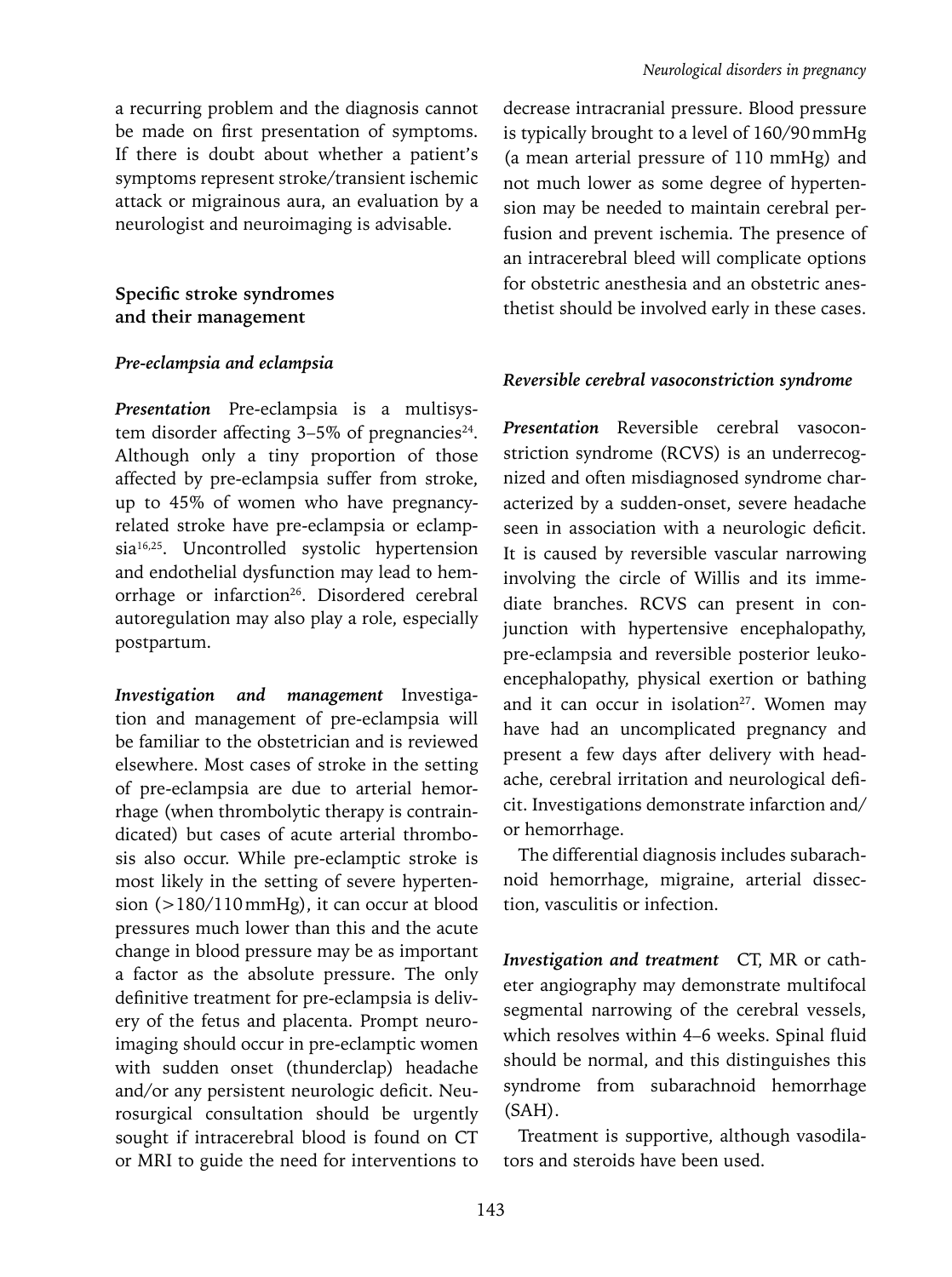#### *Intracranial hemorrhage*

*Presentation* Most intracranial hemorrhage occurring during an otherwise normal pregnancy is the result of aneurysmal SAH and arteriovenous malformation (AVM). Intracranial arterial dissection is a much rarer etiology. Hypertension, smoking, alcohol and family history are all risk factors. The incidence of SAH from aneurysmal rupture is 3–11 per 100,000 pregnancies<sup>16</sup>, but 50% of all aneurysmal rupture in women below 40 occurs in the context of pregnancy<sup>28</sup>. Cavernoma and other venous anomalies are a very infrequent cause of hemorrhagic stroke.

Presentation of intracranial hemorrhage is the same as in the non-pregnant woman. Symptoms are dominated by the sudden onset of headache, often described as 'the worst headache of my life'; this presentation should always prompt consideration of the diagnosis of SAH. Meningeal irritation (due to blood spreading through the cerebrospinal fluid), altered consciousness, collapse or vomiting at onset, and the absence of lateralizing neurologic findings are features that are characteristic of SAH but not universal.

*Investigation and management* CT scan is very sensitive for SAH in the first 12 hours after the event, but is less sensitive with smaller bleeds and as the days go by after the initial event. Lumbar puncture is recommended in patients with a history suggestive of SAH who have a normal CT scan, especially if more than a day has passed since the onset of their symptoms. The presence of xanthochromia on cerebrospinal fluid is highly suggestive of a SAH but will not be present until 2–6 hours after the acute event.

CT offers advantages compared with MR in ease of obtaining a study and in the past was viewed as better than MRI at identifying early hemorrhage. However, the use of FLAIR and T2 sequences with MRI may be as good or better than CT at identifying an early SAH, and is better than CT at identifying a SAH in the days following the acute event.

Ruptured aneurysmal SAH may be complicated by rebleeding – with an associated mortality rate of  $50-70\%^{29}$ , so monitoring and management of such patients should take high priority. Four per cent of patients will rebleed within 24 hours of the initial bleed, and up to 20% within the first month. Vasospasm, cerebral infarction, hydrocephalus, increased intracranial pressure, seizures and hyponatremia are other possible complications. Medical treatment usually involves intravenous fluids, bed rest, compression stockings, analgesia, laxatives and nimodipine 60 mg 4-hourly<sup>30</sup>. Medical management of SAH should be undertaken at or in close liaison with a neurosurgical center.

Once the diagnosis is established, the etiology for the SAH must be determined with cerebral angiography, CT angiography or MR angiography. While cerebral angiography remains the most sensitive test, it is rapidly being replaced by CT angiography due to the ease of testing and steadily improving technology. All of these tests can be safely performed in pregnant or postpartum women when necessary (see earlier discussion).

Definitive treatment usually involves endovascular coiling or surgical clipping and the timing of these interventions will be decided by the neurosurgeon. In most cases, treatment of the mother is the primary concern, although near to or during labor, in some cases the baby may be delivered first<sup>28,31-33</sup>. Outside pregnancy, coiling is felt to produce better overall outcomes than clipping $34$ . In pregnancy, the risks of periprocedure use of radiation, postprocedure anticoagulation and postcoiling rupture in remaining aneurysm tissue are generally outweighed by the benefit of effective treatment. At the time of SAH, women with aneurysms may temporarily lack capacity to consider these issues, but in any case, detailed discussion between the obstetrician,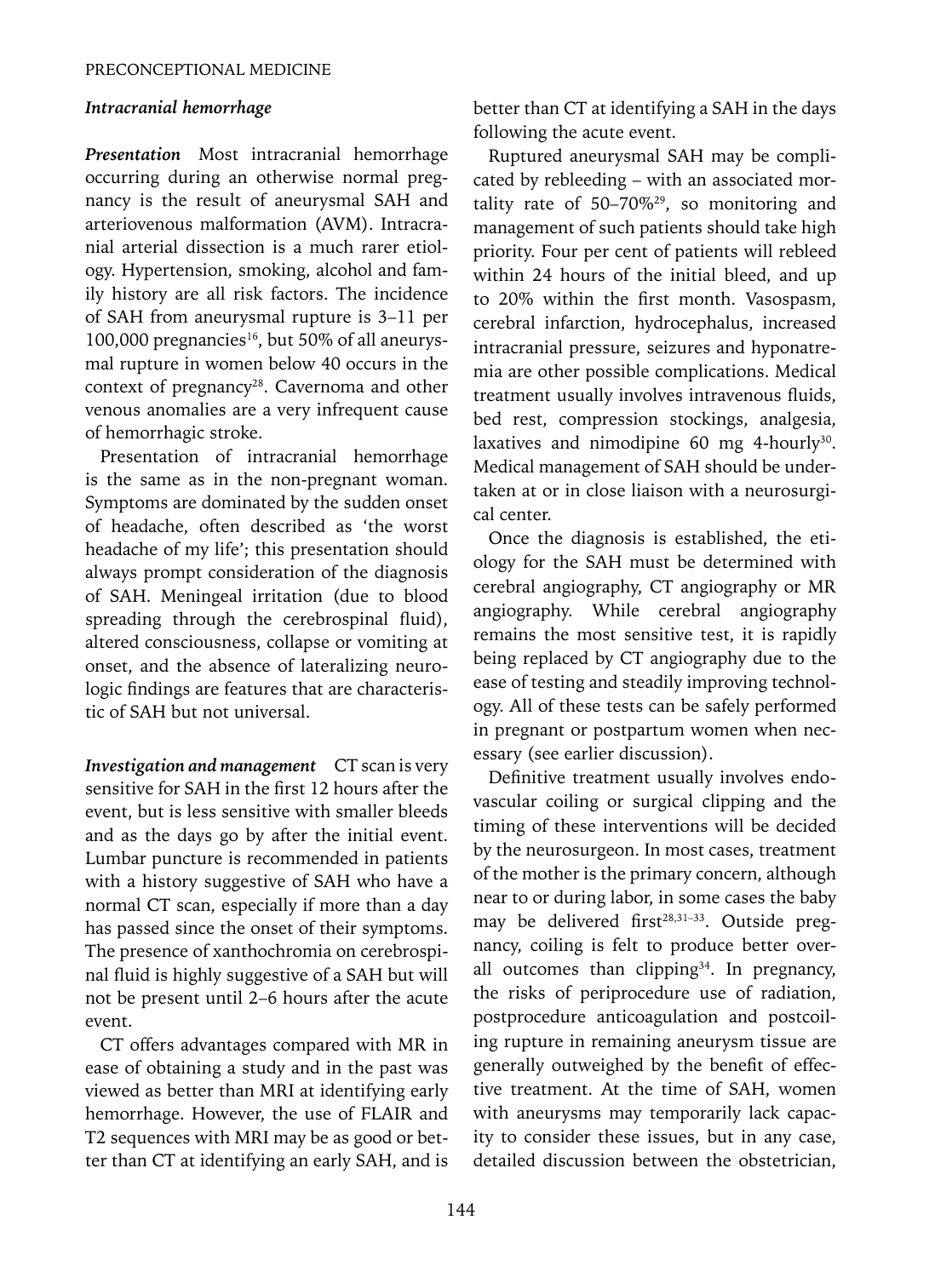the neurosurgical team and the family should take place whenever possible.

Women who have had a previous aneurysm completely obliterated by clipping or coiling may consider vaginal delivery<sup>35</sup>. Use of epidural anesthesia is advised. Some recommend avoidance of spinal anesthesia in women in whom the aneurysm is not totally obliterated<sup>36</sup>, based on the hypothesis that the decrease in intracranial pressure caused by dural tap could cause an increase in transmural pressure across the arterial wall, thus facilitating rupture of a potential vascular malformation; however, anesthetic input is required as this fall in pressure is likely to be preventable.

# **Treatment of unruptured aneurysm**

In general, management of unruptured aneurysms should be the same as in the non-pregnant state, and guided by ISUIA (the International Study on Unruptured Intracranial Aneurysms)<sup>37</sup>. Although rupture of aneurysm is associated with significant mortality, treatment of aneurysms also carries risk. ISUIA data suggest that the risk of treating certain low-risk aneurysms (small (<7 mm), asymptomatic, stable, anterior artery aneurysms) may be greater than the risk of conservative 'watching and waiting'. In common with many trials, pregnancy has not been specifically considered. After discussion with the woman, it may be felt appropriate to treat such aneurysms prior to conception or during pregnancy. While there are no data to guide management of women with untreated aneurysms in labor and at delivery, most clinicians would recommend early good pain control, ensuring blood pressure remains less than 140/90 mmHg and limiting the active phase of the second stage of labor. An untreated aneurysm is not, however, viewed as an indication for cesarean delivery.

#### *Unruptured arteriovenous malformation*

*Presentation* Arteriovenous malformations (AVM) are less common than arterial aneurysms but present similarly with acute SAH. Unruptured AVMs present a lower bleeding risk than aneurysms, and the overall risk of primary hemorrhage occurring during pregnancy is 3.5%, which is similar to the normal population38. Individual case reports suggest that pregnancy is not associated with significant changes to AVM<sup>39</sup>, although the obstetrician or neurologist should emphasize the paucity of data to guide decisions in this area.

*Treatment* AVMs are treated with combinations of surgery, endovascular embolization and stereotactic radiosurgery. The decision about treatment is guided by a number of factors including the site and complexity of the lesion.

In most cases, AVMs are managed outside pregnancy. Although there is concern that untreated or partially treated AVMs may be at risk of hemorrhage from the hemodynamic changes of labor, the observed risk of hemorrhage is recognized to be low – particularly when epidural analgesia is used and pushing in the second stage is limited, with early resort to instrumental delivery<sup>40,41</sup>.

# *Cerebral venous thrombosis*

*Presentation* Cerebral venous thrombosis (CVT) may account for approximately 20% of strokes during pregnancy<sup>22</sup> and should be considered in any pregnant woman complaining of headache and drowsiness – particularly if focal neurological signs or seizures are evident. Its occurrence is now increasingly recognized with the more widespread use of MRI; the incidence in pregnancy is estimated at 11.6 per 100,000 deliveries in the US. Thrombosis of cerebral veins or dural sinuses causes injury to tissue through increased venous pressures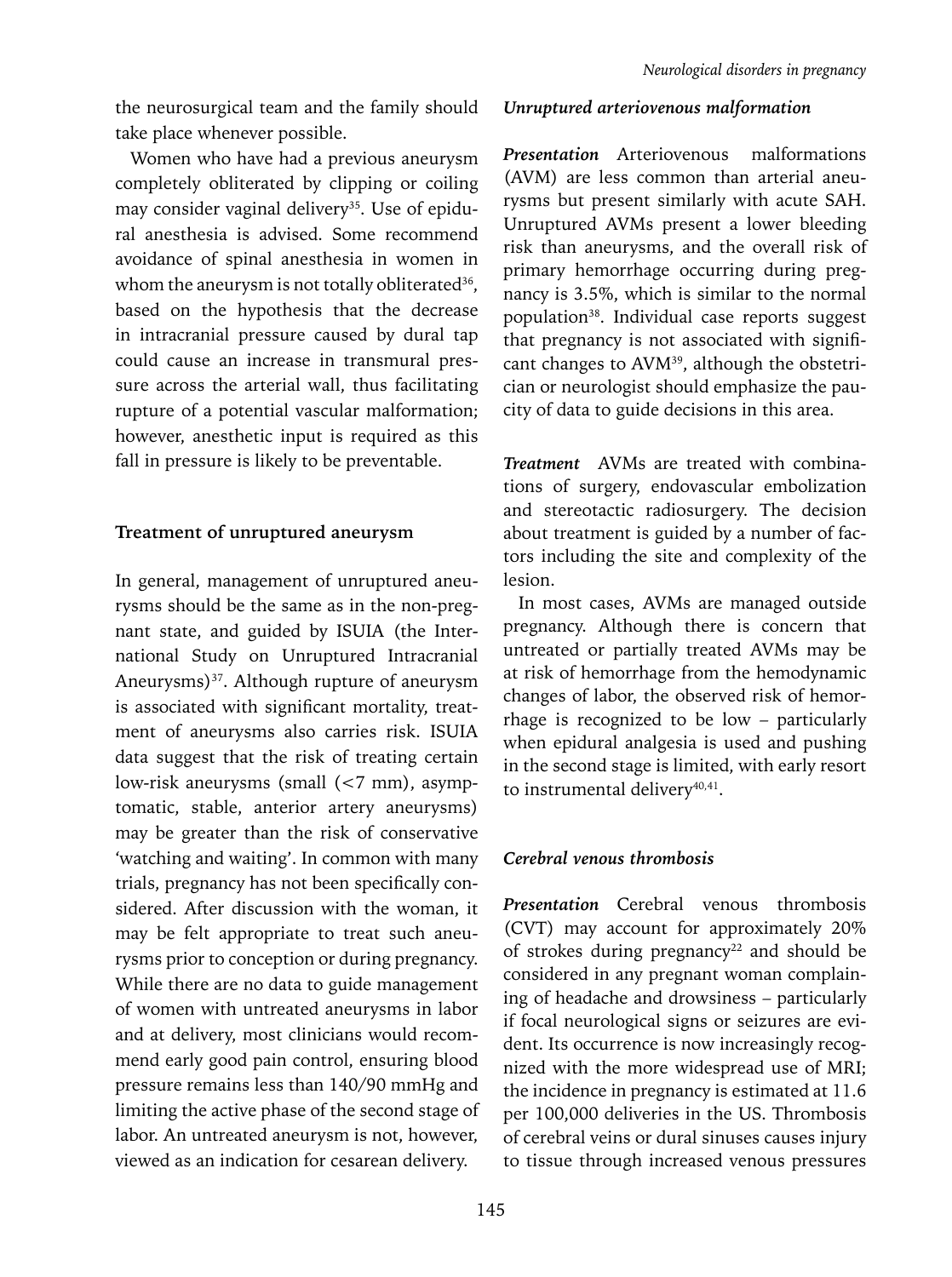and (in the case of dural sinus thrombosis) decreased CSF reabsorption and increased intracranial pressure. The presentation is highly variable and may include headache with or without vomiting, focal deficits, seizures and/or mental status changes. Headache is the most common presentation with gradual onset and often localized.

*Investigation and management* The presence of papilloedema is not a sensitive or specific sign of CVT and diagnosis relies on neuroimaging, which will demonstrate venous distribution infarction with possible hemorrhage. MRI in combination with MR venography is the best test for diagnosing CVT. CT scans can be normal in up to 30% of cases.

Even when hemorrhage is evident on imaging, CVT is treated by anticoagulation for 6–12 months. During pregnancy, therapeutic doses of low molecular weight heparin may be used, although evidence for its benefit is lacking. Data from non-pregnant patients suggest that 80% have complete recovery and that the rate of recurrence is well below 10%.

#### *Paradoxical embolism*

Patent foramen ovale (PFO) is an interatrial communication present in approximately 27% of adults, but in up to 50% of young patients presenting with stroke<sup>42</sup>. This abnormal communication may allow right-to-left shunting of venous emboli directly into the arterial circulation, or provide a focus of thrombus formation. While case–control studies consistently show a relationship between stroke and PFO, prospective data show that a PFO is not associated with an increased risk of first or recurrent stroke. While there is still controversy over this issue, most experts would currently recommend that patients with a single prior stroke, a PFO and no other thrombotic risks should receive only the usual stroke prevention treatments, i.e. antiplatelet agents such as acetylsalicylic acid (ASA). Patients with a PFO (regardless of whether they have had a stroke) should therefore receive anticoagulation with warfarin or heparin only if they have another indication for anticoagulation. Decisions about the management of patients with recurrent stroke and PFO, or those with a PFO with a single stroke but multiple risk factors for recurrence (thrombophilia, atrial septal aneurysms) should be made in collaboration with a cardiologist, hematologist and (when pregnant or considering pregnancy) a high risk obstetrician and obstetric physician. Options to be discussed include full anticoagulation or surgical closure of the PFO prior to pregnancy but there is currently little evidence to guide management in these situations.

# **EPILEPSY**

All women with epilepsy are likely to have considered the impact their condition and its treatment might have on their ability to have and bring up children. For example, a postal survey of 12,000 female members of Epilepsy Action (a UK patient charity) obtained 2000 responses. The most important issues highlighted by women 19–44 years were risk of epilepsy/medication affecting the unborn child (87%), effect of pregnancy on seizure control (49%), and risk of child developing epilepsy  $(42\%)$ .

Anecdotally, these considerations are also affected by broader social and economic factors. For example, women may weigh the effects of pregnancy and family on their employment in a way that differs from women who do not have epilepsy. As has been described previously, women with epilepsy are over-represented in areas of socioeconomic deprivation, and this may affect choice of partner. Furthermore, women may be concerned about their partner and relationship – feeling they may need to rely more on them than other women.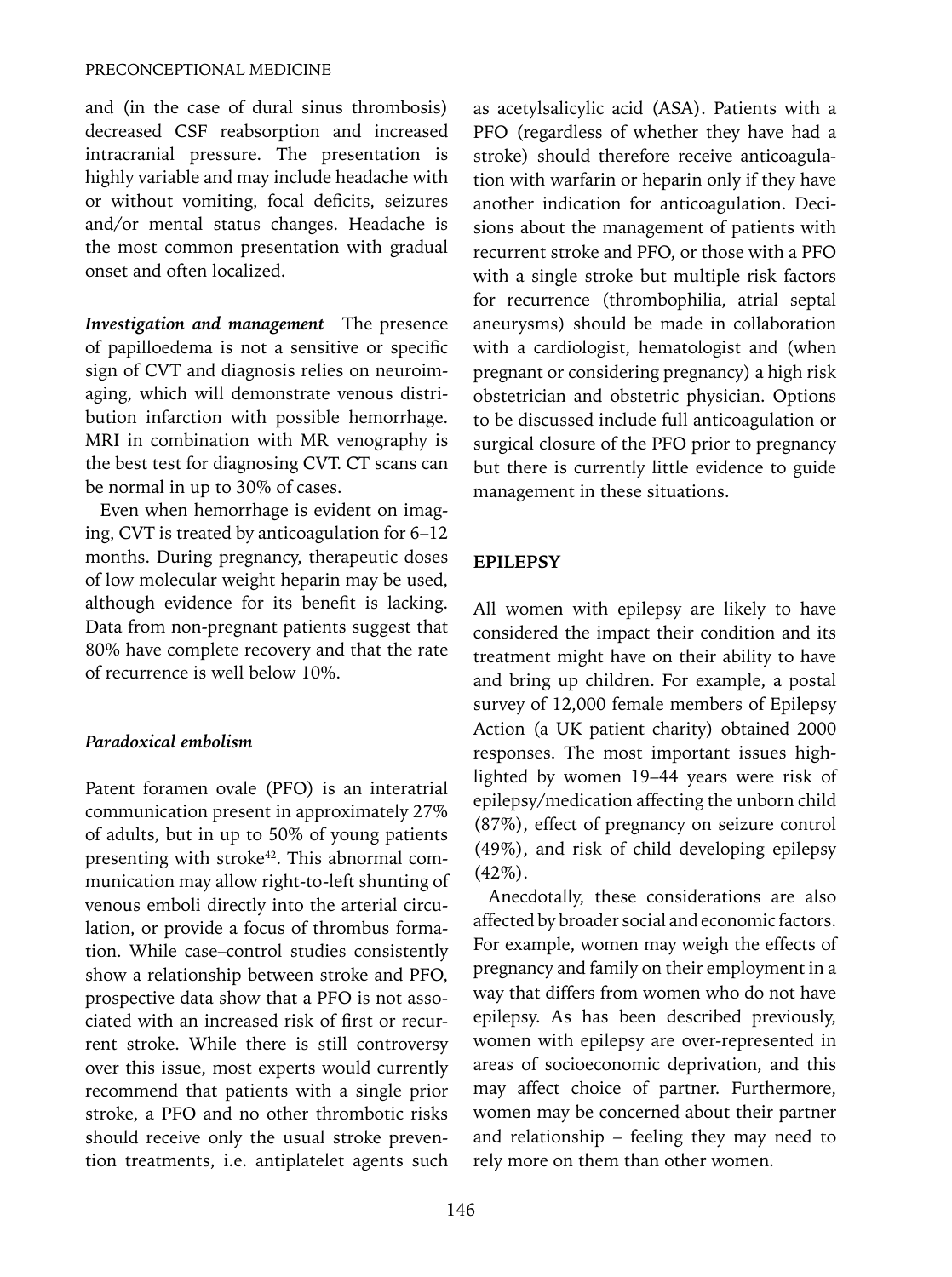The history of advice given to women with epilepsy about their ability to have children has reflected a great uncertainty and some prejudice against women with this condition. Anecdotally, older women with epilepsy report being told in no uncertain terms not to conceive by their doctors.

Over the past 40 years, women have not been so actively dissuaded from having children. Nevertheless, ideally, a woman should be informed of the full matrix of consequences arising from the interactions of (1) the epilepsy syndrome; (2) seizures; (3) co-morbidities or other relevant health issues, such as smoking or alcohol consumption; and (4) anti-epileptic drugs (AEDs), and these should be discussed with respect to the obstetric and fetal outcome of pregnancy<sup>43</sup>.

# **Fertility**

Overall, fertility rates among women with epilepsy are slightly lower than the general population. A number of epilepsy and non-epilepsy related explanations for this observation have been offered.

- 1. Women with epilepsy may find it difficult to establish or maintain relationships with men and therefore not be in a position to consider planned pregnancy. A number of studies demonstrate that such women are less likely to marry or remain in relationships than women without epilepsy<sup>44</sup>.
- 2. Seizures may have an adverse effect on the menstrual cycle. In one study, over 35% of women with partial seizures of temporal origin had anovulatory cycles when studied over three cycles, compared to 8% of controls. The authors considered that seizures might have a direct effect on the hypothalamic–pituitary axis, independent of drug effects.
- 3. Certain AEDs have been highlighted to have particular effects on the female reproductive system. Valproate (VPA)

has been associated with polycystic ovary syndrome in a number of species, including humans<sup>45</sup>, although the strength of this association has been contested (see below).

4. Fertility may be reduced because of nonepilepsy related factors. Women may be overweight, smoke or consume too much alcohol – all of which may reduce their ability to conceive.

Thus, female fertility may also be affected by the epileptic syndrome, severity of seizures and other co-morbidities independently of the effects  $AEDs^{46-50}$ .

Epilepsy is more prevalent among women of low socioeconomic status (SES), and this may also have an impact on observed fertility rates, although this aspect of care has not been directly investigated. Traditionally, fertility rates among low SES women are higher than among high SES, although pregnancy outcomes are better in the latter group.

# **Effect of pregnancy on epilepsy**

Anecdotally, most women express concern about how becoming pregnant might affect seizure control. Even women who are seizurefree while taking an AED are concerned about the medical implications (injuries, mortality, psychiatric effects) or the social consequences (for example loss of driving licence) of a breakthrough seizure.

The risk that seizure control may deteriorate has been considered in a number of studies, recently summarized in a comprehensive literature review<sup>51</sup>. In this review, the percentage of patients with unchanged seizure frequency in these studies ranged from 54 to 80%. The highest rate of unchanged seizure frequency was the 80% reported in AED-compliant patients, documented by serum levels. The rate of seizure decrease ranged from 3 to 24%. The rate of seizure increase ranged from 14 to 32%. Unfortunately, interpretation of these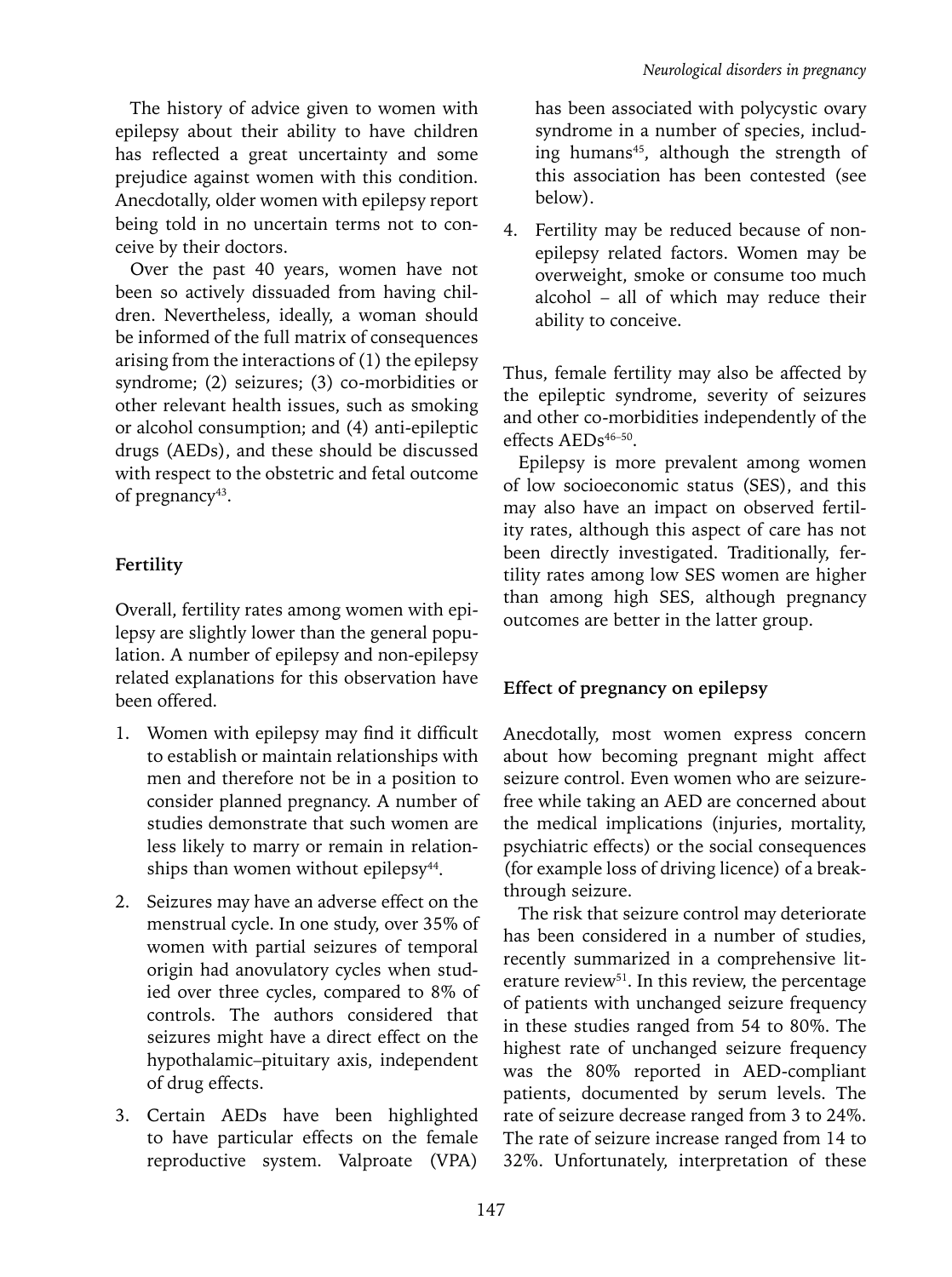studies is limited as none included a 'control' group of women with epilepsy who were not pregnant: epilepsy is well known to 'ebb and flow' with seizure frequency spontaneously changing over periods of months or years.

There are several reasons why women with epilepsy may suffer increased risks of seizures during pregnancy. Specifically, AEDs which have previously controlled epilepsy, may become less effective for a number of reasons:

- 1. Women may take their treatment less regularly or stop altogether because of first trimester nausea, or fear of the potential risks from AEDs to the fetus<sup>52</sup>. As is always the case with non-adherence, this may not be reported at the time to the physician.
- 2. Particularly in the later stages of pregnancy, women may be more sleep deprived, which can trigger seizures in susceptible individuals even when AEDs are taken.
- 3. Drug metabolism and drug effects are different in pregnancy. The state of pregnancy induces significant changes in protein binding of hormones and exogenous compounds such as AEDs – leading to a fall in 'free' drug concentrations – particularly in the final trimester. Additional pharmacokinetic changes in drug clearance may result in reduction in available drug. Certain AEDs, such as lamotrigine (LTG) are particularly prone to this effect<sup>53</sup>.

Delivery is a time of particular concern. Seizures occurring around the time of delivery can result in both maternal and fetal harm<sup>54</sup> compounding the hemodynamic and physical stresses associated with labor. It is commonly quoted that for 2–4% of women with epilepsy, delivery will be associated with seizures during labor or in the following 24 hours, although the evidence for this statement is approximately 20 years old<sup>55</sup> and may reflect previous obstetric practice with respect to women with epilepsy.

# **Effect of seizures occurring during pregnancy**

Women with epilepsy are familiar with the effect that seizures may have on their own person. They are typically aware but less certain about the effects seizures may have on the developing fetus.

There has been a longstanding awareness that tonic–clonic seizures may cause abnormalities in fetal heart rate<sup>56,57</sup>. Higher miscarriage rates have been observed, but have also been associated with there being family history of epilepsy, particularly either parent having epilepsy<sup>58</sup>. The published data include case reports where pregnant women have suffered seizures while the fetal heart rate has been monitored, and fetal distress was documented<sup>54</sup>. Nevertheless, population studies to inform clinicians and patients about the relationship between seizures and adverse fetal outcomes are less clear.

It is the generally held view that the occurrence of generalized tonic–clonic seizures during pregnancy may harm the fetus; although the absolute risk is low, it is likely to depend on the frequency and severity of seizures. There is insufficient evidence to quantify this risk. Partial seizures (simple or complex), absence seizures, or myoclonus are not harmful to the  $fetus<sup>43</sup>$ .

Nevertheless, a more recently published prospective study of cognitive function in children exposed to AEDs *in utero* reported that the type of seizure (focal or generalized) or occurrence of more than five convulsive seizures during pregnancy was not significant within a regression model $59$ . This finding contrasts with previous data<sup>60</sup> and its significance is further limited because in common with all previous work the study was not statistically 'powered' to consider this association, indeed the proportion of patients with poorly controlled epilepsy was small: only eight pregnancies of 303 mothers were exposed to more than eight convulsive seizures.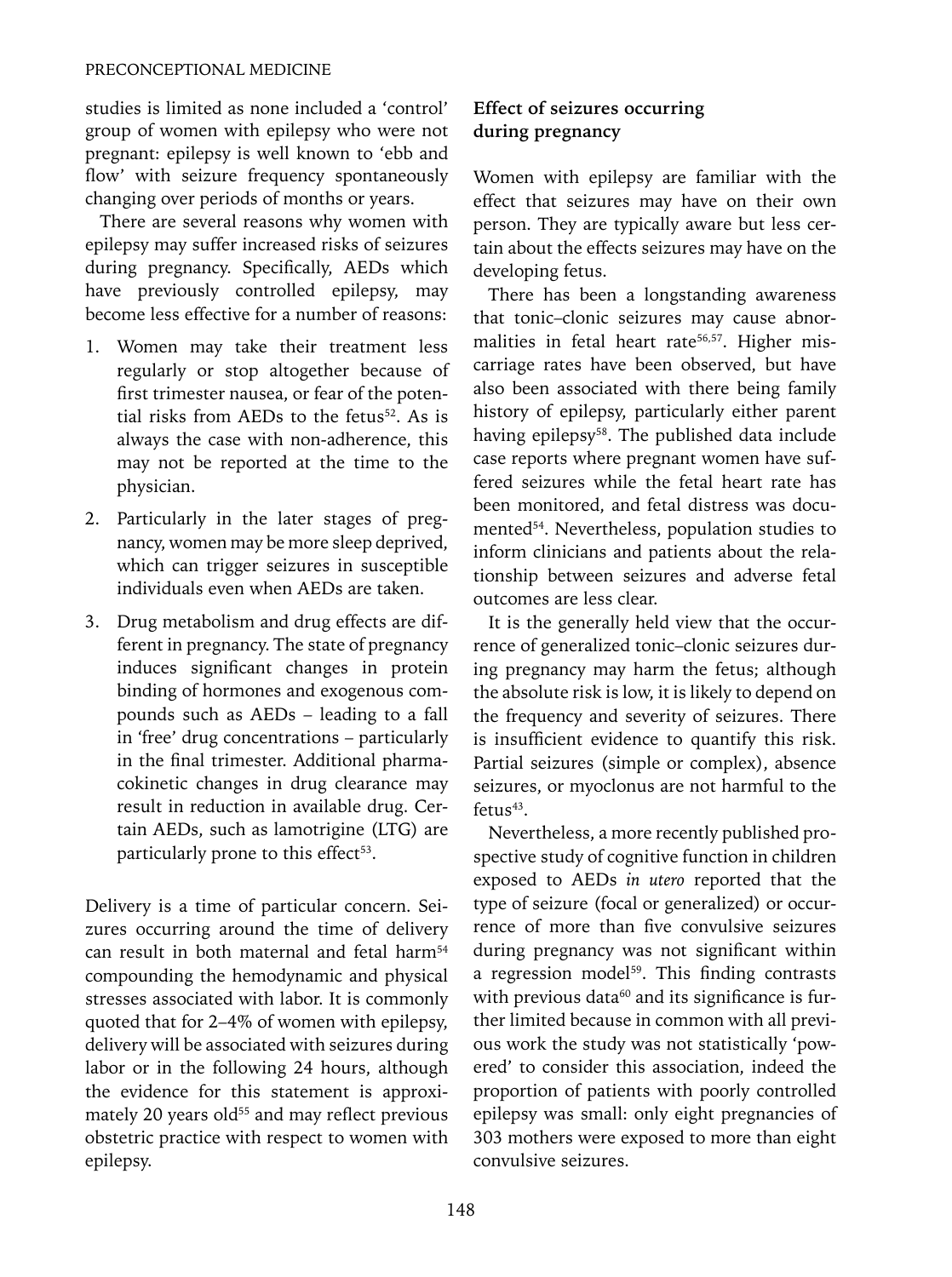The effects that might be induced by prolonged seizures are also not well documented. For example, early reports suggested prolonged seizures in the form of status epilepticus may result in significant fetal (and maternal) mortality rates. Status epilepticus is defined as a seizure persisting for more than 30 minutes. An early report by Teramo *et al*. 54 documented 29 cases from the literature of which nine of the mothers and 14 fetuses died.

More recently, the EURAP study<sup>61</sup> reported that seizure frequency presented a low risk of adverse pregnancy outcomes such as spontaneous abortions, stillbirth and perinatal deaths. Of 36 cases of status epilepticus (12 convulsive) there was one stillbirth but no cases of miscarriage or maternal mortality. Although they reflect the findings of a large and respected pregnancy registry, these findings provide only limited guidance to neurologists and women with epilepsy: status epilepticus is usually associated with significant metabolic and hemodynamic compromise, and risk of death is high. For example, a large North American epidemiological study demonstrated overall mortality rates associated with status epilepticus were 22%<sup>62</sup> – similar to results obtained from other studies over many years. In contrast the EURAP study recorded a mortality rate of 0%, which suggests that the episodes of status epilepticus recorded in the EURAP study differed significantly from those considered in previous studies. It must be assumed that the cases of status epilepticus in EURAP were somehow milder, or differed in definition from other studies.

Overall, one of the key issues that doctors and women with epilepsy struggle with is the need to balance control of seizure frequency and severity with the potential adverse effects of AEDs during pregnancy. In particular, women on high doses of AEDs, on non-first line AEDs and/or polytherapy are generally those with the most severe or enduring epilepsy. VPA presents a particular challenge for clinicians and women with epilepsy. VPA is

a first-choice treatment for many idiopathic generalized epilepsies, which may relapse if treatment is changed or stopped. The failure of the reported studies to account adequately for the effect of seizure frequency and severity on pregnancy outcome makes counseling individual patients particularly difficult.

In general, however, the main aim for women with epilepsy in pregnancy is to remain seizure free, and they are therefore advised to continue AEDs during pregnancy to avoid seizures. Exceptions occur if the risk of seizures is very low, the seizures can be avoided in some other way or the seizures are mild (i.e. non-convulsive seizures)<sup>43</sup>. This decision making is summarized below.

# *Significance of epilepsy type in pregnancy*

Some epilepsies are associated with underlying conditions that have a strong genetic predisposition. In these cases, women will need to be given genetic counseling about the likelihood that their children may suffer epilepsy, or the condition that may underlie the woman's epileptic condition.

For example, women whose epilepsy is caused by Mendelian genetic conditions, such as subependymal heterotopia, neurofibromatosis or tuberous sclerosis will need to be aware that these disorders may have up to a 50% chance of being expressed in any child.

Women with learning disabilities for whom the underlying diagnosis is not clear – and whose neurological problems are likely to be due to a combination of the effects of several genes and environment – are more difficult to counsel. Nevertheless, maternal IQ and home social environment are the strongest predictors of a child's  $IQ^{63}$ : maternal learning difficulties are likely to adversely affect child neurodevelopment in both respects.

Women with idiopathic generalized epilepsies, particularly absence epilepsies and juvenile myoclonic epilepsy are told that the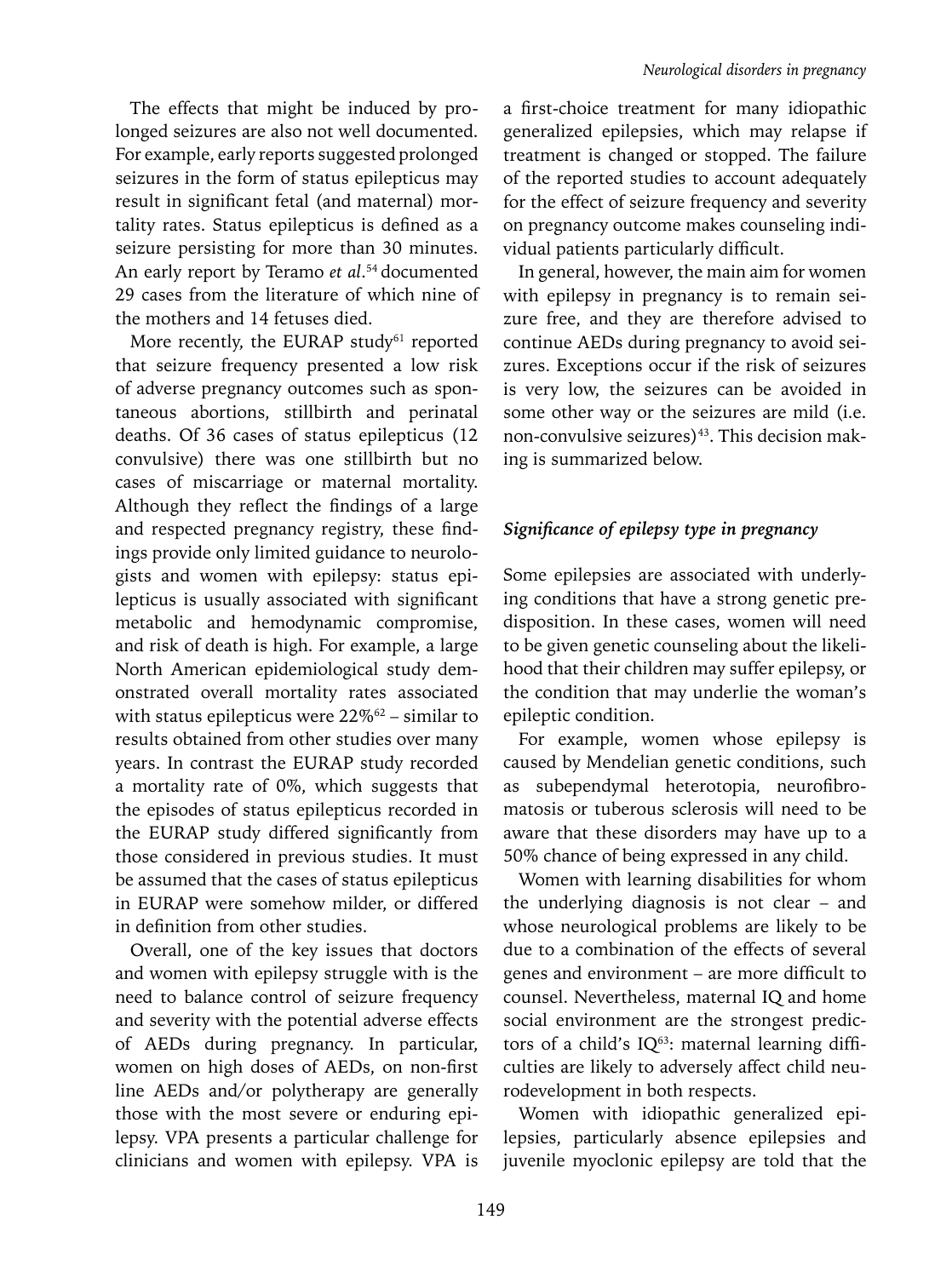#### PRECONCEPTIONAL MEDICINE

likelihood of their children developing a similar disorder is in the order of 5–20%. It is not normal practice to counsel women about the subtle cognitive abnormalities that have been noted in some neuropsychometric studies of women with these conditions – as too little is known about the magnitude of these effects.

# **Effect of co-morbidities and other healthrelated issues on pregnancy outcome**

Women with epilepsy who are pregnant or who are planning pregnancy may present with non-epilepsy related factors that may affect pregnancy outcome.

Many of the co-morbidities frequently seen in people with epilepsy (such as mental health disorders, learning difficulties and osteopenia) and their treatments may be relevant in terms of predicting or counseling about pregnancy outcome. For example, some antidepressants or antipsychotics may have established teratogenic potential.

Women may also present with specific obstetric risk factors (such as history of premature labor, spina bifida or occurrence of other birth defects), which may modify advice given in relation to epilepsy and AEDs.

Low SES is a further risk factor that is known to be associated with poor pregnancy outcomes. As has been described, women with epilepsy frequently come from low SES households (i.e. partners may be of low SES) or neighborhoods. Low SES is known to be associated with adverse obstetric and fetal outcomes including low birth weight, perinatal, neonatal and postnatal mortality, and also of non-chromosomal congenital malformations<sup>64-66</sup>.

Furthermore, low SES and poor early household environment are also associated with poor early neurodevelopment. This issue is relevant when considering the teratogenic effects of drugs used during pregnancy. For example, children exposed to cocaine *in utero* were assessed and consideration given to whether they had been placed in foster care or remained with parents. Children placed in foster care were likely to have been exposed to higher doses of cocaine. But postnatal neurodevelopment among the fostered group was superior (although not equivalent to 'normal') highlighting the importance of the early environment.

Certain behaviors such as alcohol consumption and smoking are well known to be detrimental to pregnancy outcome<sup>67</sup>. Folic acid should be taken<sup>68</sup>, although whether it protects the fetus from neural tube defects in epilepsy is less clear.

The above non-epilepsy related factors can have a significant effect on the outcome of a pregnancy. It is important that those interpreting the research data and guidelines, and counseling women with epilepsy about pregnancy are aware that non-epilepsy related factors may modify risks presented to women in this context. The extent to which this is the case in neurology (and obstetric) practice in the UK is not certain.

# **Effect of anti-epileptic drugs on pregnancy outcome**

Without epilepsy, and without AEDs, on average women face an overall risk of approximately 2% of bearing a child with a major congenital malformation (MCM). Furthermore, it is estimated that 3.6% of children at school age will be identified as having a primary special educational need associated with learning difficulties. A higher proportion, in the region of 20%, will require some form of learning support at school.

The possibility that AEDs may adversely affect the development of the fetus to increase the risk of congenital malformations has been recognized for many years in a range of studies, published since before the 1970s<sup>69</sup>. In particular, a number of pregnancy registries in North America, Europe, UK and Australia have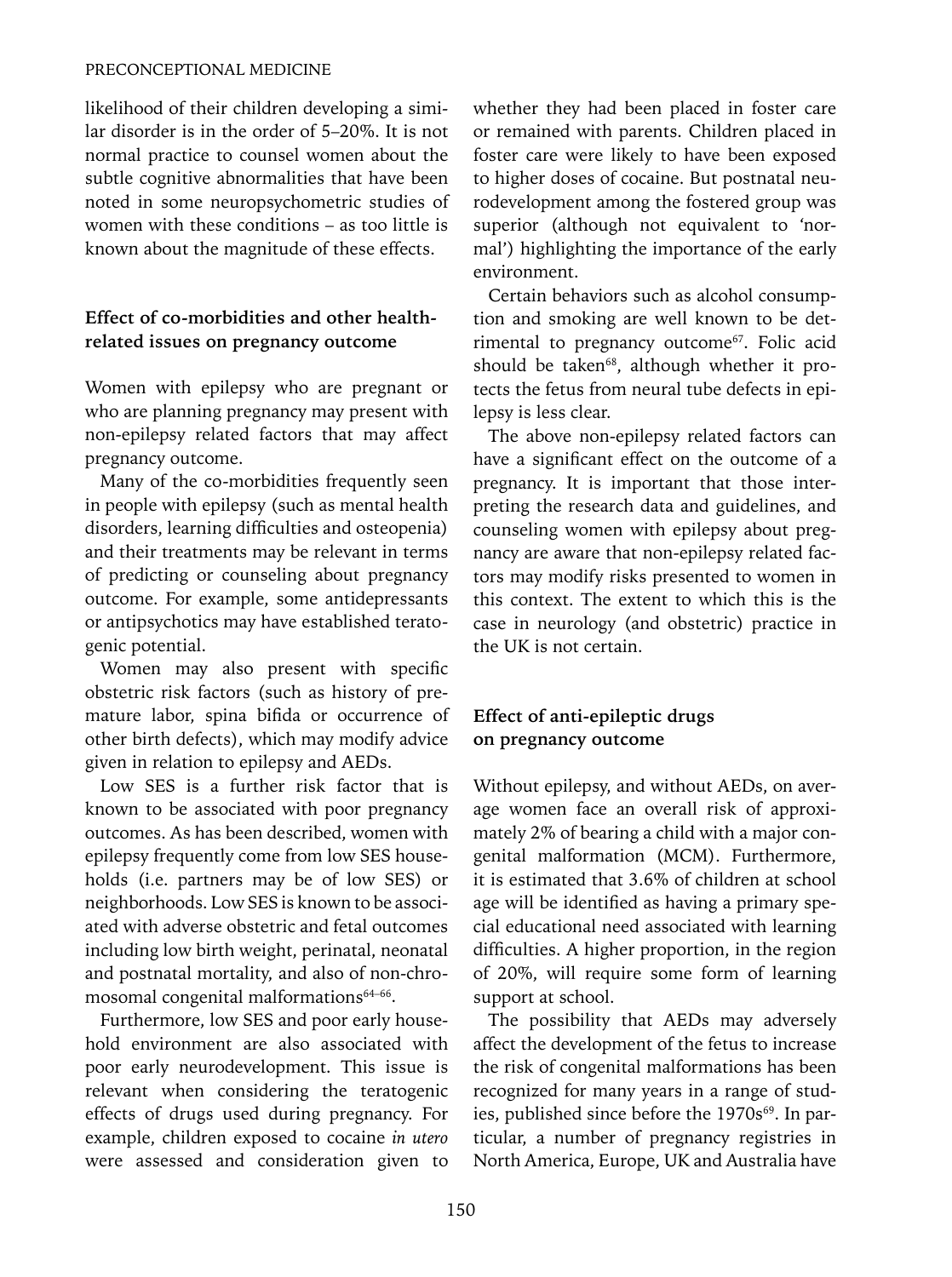been set up to monitor pregnancy outcomes in women taking AEDs<sup>70-73</sup> and one company register was set up to monitor LTG only<sup>74</sup>. These registries are described in the report of Morrow<sup>71</sup>. These registries share in common the fact that only first trimester exposures are considered, and that the greatest focus is on the presence of MCMs. Meta-analysis of their findings suggests that the risk of MCM is increased approximately three-fold<sup>75</sup>. In particular women taking two or more drugs ('polytherapy') have more than a 10% chance of having a child with a congenital malformation.

It has been this range of studies, combined with the warnings about potential teratogenicity from the manufacturer, and latterly data from the registry studies that has led clinicians to warn patients about potential teratogenic effects and, where possible, to restrict the dose of AED treatment to a single agent, and, if possible, to review dose or consider withdrawal. This strategy depends significantly on the patient's condition. For example, many of the idiopathic epilepsies – and particularly juvenile myoclonic epilepsy – are likely to relapse if the dose is reduced too much or treatment is stopped. Importantly, it is also these epilepsies that best respond to VPA.

Over the past 15 years, new AEDs have become available to treat different types of epilepsy. With greater choice of AEDs, there has been corresponding interest in the differential effects individual AEDs may have on fetal development, in terms of rates of both congenital malformations and neurodevelopment. It is hoped that women who may become pregnant can be commenced on, or switched to, AEDs with potentially less teratogenic effects.

Data have been derived from animal studies<sup>76</sup>, from a range of case reports, retrospective observational studies and prospectively collected from women with epilepsy. Over many years, many AEDs have been implicated in causing additional MCM and neurodevelopmental delay – for example phenytoin $77,78$ , phenobarbital and carbamazepine (CBZ)<sup>79</sup>.

But over the past 5 years, there has been increasing emphasis on the possible differential effect of VPA.

The pregnancy registries, together with other published series, also imply a differential effect of AEDs on fetal outcomes. This has intuitive appeal, as although AEDs all have in common a capacity to suppress or prevent seizures, they are often very different chemical entities. In all the registry studies, consistently higher rates of congenital malformations are seen with VPA compared with CBZ or LTG<sup>70-</sup> 73,80. The data provided do not indicate any particular pattern of malformations, with the exception of neural tube defects being more strongly associated with VPA, an association which has long been suspected<sup>81,82</sup>.

There are many difficulties with the interpretation of these data and their application to clinical practice. The most commonly cited problem is 'indication' bias and the possibility that outcomes measured by the epilepsy registries, or even prospective cohorts may be confounded by factors including co-morbidities, parental (including paternal) genetic and mental health, and socioeconomic status.

Three specific areas of concern about indication bias have been expressed. First, women treated with VPA differ in terms of the underlying epileptic condition. Until recently, VPA was first choice treatment for women with idiopathic generalized epilepsy, as it was perceived to be more effective, whereas partial onset epilepsies (with or without secondary generalization) were treated with CBZ (or latterly LTG). Idiopathic generalized epilepsies have a strong genetic propensity, and concerns have been expressed that any increased rate of MCM or neurodevelopmental delay may reflect the underlying condition rather than a specific teratogenic effect.

Second, there is clear evidence that use of VPA has fallen significantly since concerns have been raised about its teratogenicity. Publications and guidelines now routinely highlight VPA as having poorer fetal outcomes,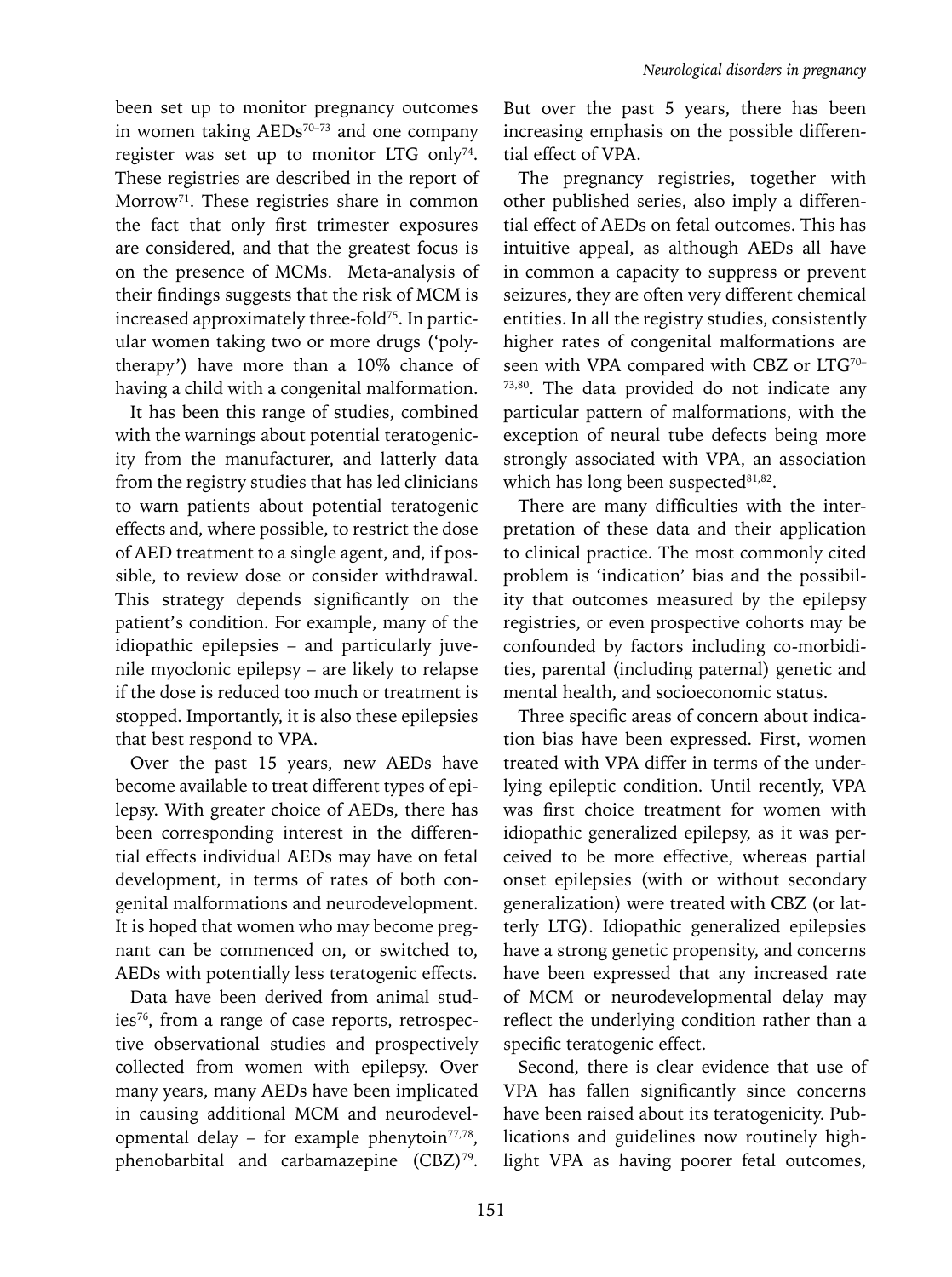and practice has been observed to change<sup>83</sup>. These trends in prescribing have also been demonstrated by the pregnancy registries. For example, the Non-Epileptic Attack Disorder (NEAD) registry reported that whereas in 1999, 17% of subjects reported using VPA in the first trimester, by 2008 this proportion had fallen to just 3%. Although no study has investigated the types of patient now treated with VPA, it must strongly be suspected that those who have continued to be treated with VPA over the past 10 years must differ significantly from those who are not. It is likely they have more difficult to treat epilepsy (with co-morbidities) and do not tolerate or achieve seizure control on alternative drugs. Poorly educated women, with poor access to medical services – who might be expected to have poorer outcome in any case – might remain on VPA through omission to change the AED, although evidence to support this assertion is only anecdotal.

Third, the dose-dependent effect observed for VPA (and some other AEDs) may also in part be due to patients with more severe underlying conditions requiring a greater dose of VPA. Plasma concentrations are not helpful in this regard as serum levels of VPA vary by more than 100% through a 24-hour period and their measurement is of little clinical utility save for the purpose of identifying possible non-compliance with treatment regimens.

Significant confounders, such as co-morbidity, may be relevant.

#### **Obstetric outcomes**

Poorly controlled epilepsy is generally held to be associated with poor fetal and obstetric outcomes. For example, an authoritative review stated that women with epilepsy have been observed to have a greater incidence of complications such as eclampsia, preterm delivery, spontaneous abortion and induced labor<sup>68</sup>. In the UK between 2003 and 2005, women with neurological conditions accounted for 37 out of a total 87 maternal deaths, with epilepsy (*n*  $= 11$ <sup>1</sup> accounting for a significant proportion of these deaths.

These statistics underpin general advice that the obstetric care of women with epilepsy should include close liaison between obstetrician and neurologist.

In common with many other epilepsy outcomes clinicians and patients struggle to extrapolate the observations in published research and of general guidelines to their own specific cases. Many women with epilepsy seek to avoid an over medicalized pregnancy, which they may perceive to be 'spoilt' by numerous medical appointments and investigations.

A recent authoritative consensus document<sup>67,84</sup> reviewed all evidence in this area. The conclusions were vague, and were unable to distinguish between women with mild epilepsy and those who suffered frequent generalized seizures: 'for WWE [women with epilepsy] who are taking antiepileptic drugs (AEDs), there is probably no substantially increased risk (>2 times expected) of cesarean delivery or late pregnancy bleeding, and probably no moderately increased risk (>1.5 times expected) of premature contractions or premature labor and delivery. There is possibly a substantially increased risk of premature contractions and premature labor and delivery during pregnancy for WWE who smoke...'

Thus in everyday practice, it is recommended that there is good liaison between obstetrician and epilepsy specialist, that care should be taken to optimize AED doses at different stages through the pregnancy, and that delivery should take place in an obstetric unit with facilities for maternal and neonatal resuscitation and treating maternal seizures<sup>43</sup>. The optimization of AED dose is case specific. Individuals vary in terms of their seizure threshold and metabolism of drugs. The consequence of a seizure for that individual must also be considered. For example, a woman with a history of status epilepticus, or who has been seizure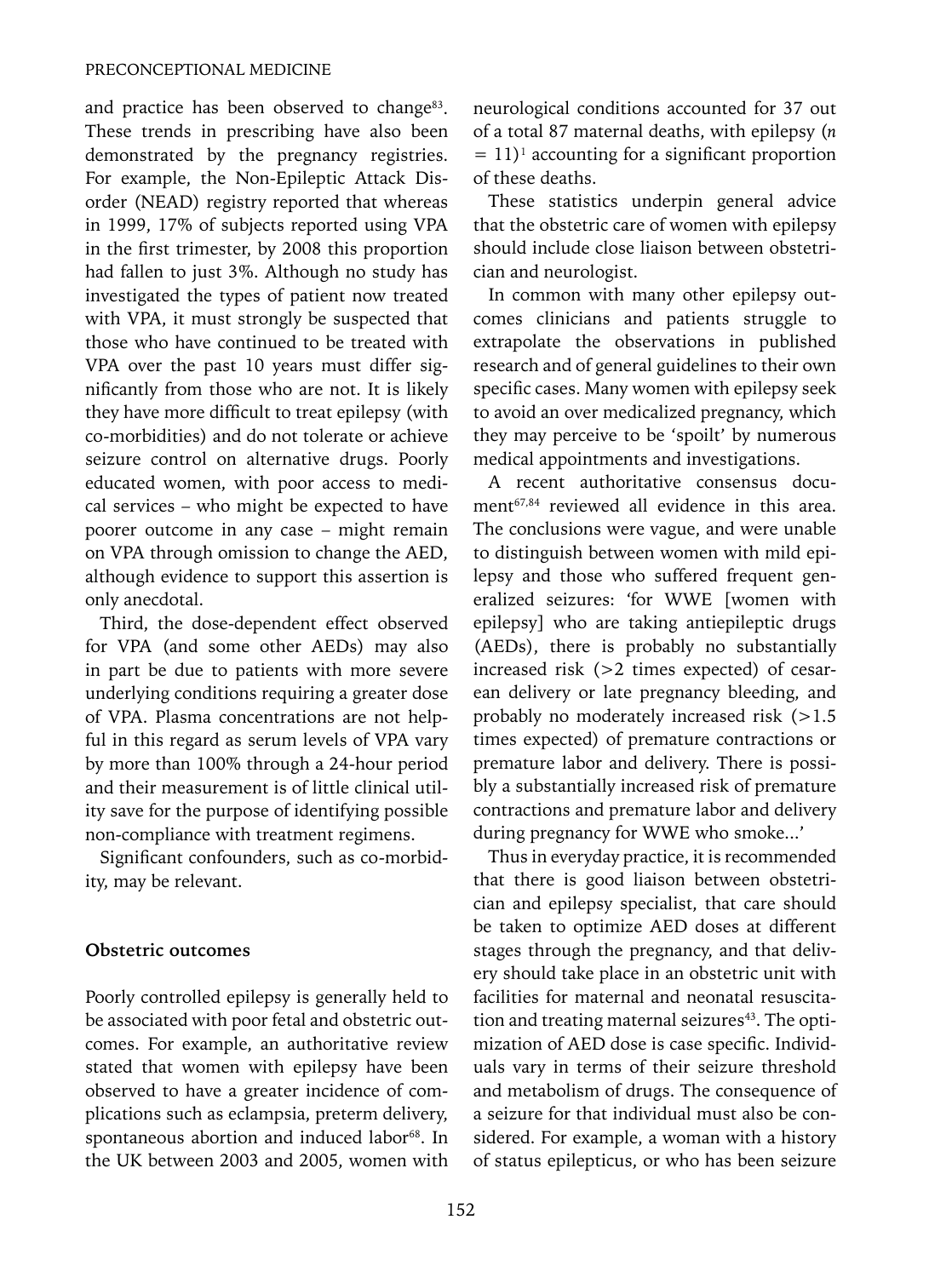free for more than 12 months and holds a driving licence, is usually extremely reluctant to reduce drug doses to a level that may compromise seizure threshold.

# **References**

- 1. Lewis G. *Saving Mothers' Lives: reviewing maternal deaths to make motherhood safer - 2003.* London: CEMACH, 2007
- 2. RCOG. *Mothers Die.* Sixth Report of Confidential Enquiries into Maternal Deaths in the UK. London: RCOG Press, 2004
- 3. American College of Radiologists. *ARC practice guideline for imaging pregnant or potentially pregnant adolescents and women with ionizing radiation.* American College of Radiologists Council 2008;26:23–37
- 4. Chen MM, Coakley FV, Kaimal A, Laros RK Jr. Guidelines for computed tomography and magnetic resonance imaging use during pregnancy and lactation. *Obstet Gynecol* 2008;112:333–40
- 5. Alonso A, Hernan MA. Temporal trends in the incidence of multiple sclerosis: a systematic review. *Neurology* 2008;71:129–35
- 6. FDA. *Glatiramer data*. 2001, http://www. accessdata.fda.gov/drugsatfda\_docs/ label/2001/20622s15lbl.pdf
- 7. Lee M, O'Brien P. Pregnancy and multiple sclerosis. *J Neurol Neurosurg Psychiatry* 2008;79:1308–11
- 8. Dalton CM, Keenan E, Jarrett L, Buckley L, Stevenson VL. The safety of baclofen in pregnancy: intrathecal therapy in multiple sclerosis. *Mult Scler* 2008;14:571–72
- 9. Carton H, Vlietinck R, Debruyne J, *et al*. Risks of multiple sclerosis in relatives of patients in Flanders, Belgium. *J Neurol Neurosurg Psychiatry* 1997;62:329–33
- 10. Confavreux C, Hutchinson M, Hours MM, Cortinovis-Tourniaire P, Moreau T. Rate of pregnancy-related relapse in multiple sclerosis. Pregnancy in Multiple Sclerosis Group. *N Engl J Med* 1998;339*:*285–91
- 11. Confavreux C. Intravenous immunoglobulins, pregnancy and multiple sclerosis. *J Neurol* 2004;251:1138–9
- 12. Confavreux C, Hutchinson M, Hours MM, Cortinovis-Tourniaire P, Moreau T. Rate of

pregnancy-related relapse in multiple sclerosis. Pregnancy in Multiple Sclerosis Group. *N Engl J Med* 1998;339:285–91

- 13. Vukusic S, Hutchinson M, Hours M, *et al.* Pregnancy and multiple sclerosis (the PRIMS study): clinical predictors of post-partum relapse. *Brain* 2004;127:1353–60
- 14. Achiron A, Kishner I, Dolev M, *et al.* Effect of intravenous immunoglobulin treatment on pregnancy and postpartum-related relapses in multiple sclerosis. *J Neurol* 2004;251:1133–7
- 15. Petitti DB, Sidney S, Quesenberry CP Jr, Bernstein A. Incidence of stroke and myocardial infarction in women of reproductive age. *Stroke* 1997;28:280–3
- 16. Kittner SJ, Stern BJ, Feeser BR, *et al.* Pregnancy and the risk of stroke. *N Engl J Med* 1996;335:768–74
- 17. Lanska DJ, Kryscio RJ. Stroke and intracranial venous thrombosis during pregnancy and puerperium. *Neurology* 1998;51:1622–8
- 18. Witlin AG, Mattar F, Sibai BM. Postpartum stroke: a twenty-year experience. *Am J Obstet Gynecol* 2000;183:83–8
- 19. Tiecks FP, Lam AM, Matta BF, *et al.* Effects of the valsalva maneuver on cerebral circulation in healthy adults. A transcranial Doppler Study. *Stroke* 1995;26:1386–92
- 20. Lamy C, Hamon JB, Coste J, Mas JL. Ischemic stroke in young women: risk of recurrence during subsequent pregnancies. French Study Group on Stroke in Pregnancy. *Neurology* 2000;55:269–74
- 21. Jaigobin C, Silver FL. Stroke and pregnancy. *Stroke* 2000;31:2948–51
- 22. Jeng JS, Tang SC, Yip PK. Incidence and etiologies of stroke during pregnancy and puerperium as evidenced in Taiwanese women. *Cerebrovasc Dis* 2004;18:290–5
- 23. Cronin CA, Weisman CJ, Llinas RH. Stroke treatment: beyond the three-hour window and in the pregnant patient. *Ann N Y Acad Sci*  2008;1142:159–78
- 24. WHO International Collaborative Study of Hypertensive Disorders of Pregnancy. Geographic variation in the incidence of hypertension in pregnancy. *Am J Obstet Gynecol*  1998;158:80–3
- 25. Sharshar T, Lamy C, Mas JL. Incidence and causes of strokes associated with pregnancy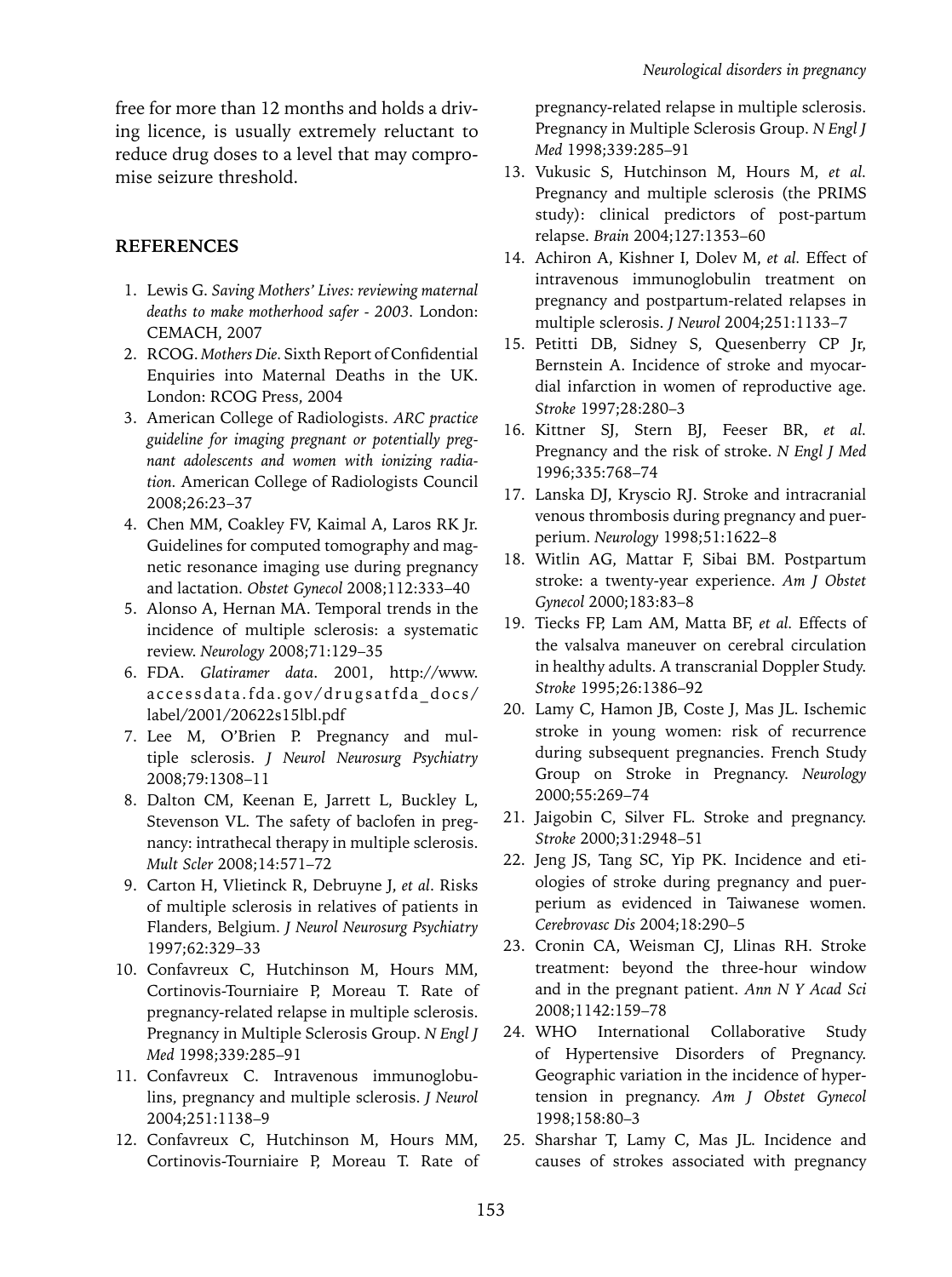and puerperium. A study in public hospitals of Ile de France. Stroke in Pregnancy Study Group. *Stroke* 1995;26:930–6

- 26. Roberts JM. Endothelial dysfunction in preeclampsia. *Semin Reprod Endocrinol* 1998;16:5–15
- 27. Ducros A, Boukobza M, Porcher R, *et al.* The clinical and radiological spectrum of reversible cerebral vasoconstriction syndrome. A prospective series of 67 patients. *Brain* 2007;130:3091–101
- 28. Barrett JM, Van Hooydonk JE, Boehm FH. Pregnancy-related rupture of arterial aneurysms. *Obstet Gynecol Surv* 1982;37:557–66.
- 29. Dias MS. Neurovascular emergencies in pregnancy. *Clin Obstet Gynecol* 1994;37:337–54
- 30. Pickard JD, Murray GD, Illingworth R, *et al.* Effect of oral nimodipine on cerebral infarction and outcome after subarachnoid haemorrhage: British aneurysm nimodipine trial. *BMJ* 1989;298:636–42
- 31. Dias MS, Sekhar LN. Intracranial hemorrhage from aneurysms and arteriovenous malformations during pregnancy and the puerperium. *Neurosurgery* 1990;27:855–65
- 32. Stoodley MA, Macdonald RL, Weir BK. Pregnancy and intracranial aneurysms. *Neurosurg Clin North Am* 1998;9*:*549–56
- 33. Weir BK, Drake CG. Rapid growth of residual aneurysmal neck during pregnancy. Case report. *J Neurosurg* 1991;75:780–2
- 34. Molyneux AJ, Kerr RS, Yu LM, *et al.* International subarachnoid aneurysm trial (ISAT) of neurosurgical clipping versus endovascular coiling in 2143 patients with ruptured intracranial aneurysms: a randomised comparison of effects on survival, dependency, seizures, rebleeding, subgroups, and aneurysm occlusion. *Lancet* 2005;366:809–17
- 35. Wilson SR, Hirsch NP, Appleby I. Management of subarachnoid haemorrhage in a non-neurosurgical centre. *Anaesthesia* 2005;60:470–8524.
- 36. Eggert SM, Eggers KA. Subarachnoid haemorrhage following spinal anaesthesia in an obstetric patient. *Br J Anaesth* 2001;86:442–44
- 37. Wiebers DO. Unruptured intracranial aneurysms: natural history, clinical outcome, and risks of surgical and endovascular treatment. *Lancet* 2003;362:103–10
- 38. Horton JC, Chambers WA, Lyons SL, Adams RD, Kjellberg RN. Pregnancy and the risk of

hemorrhage from cerebral arteriovenous malformations. *Neurosurgery* 1990;27:867–71

- 39. Uchide K, Terada S, Akasofu K, Higashi S. Cerebral arteriovenous malformations in a pregnancy with twins: case report. *Neurosurgery* 1992;31:780–2
- 40. Finnerty JJ, Chisholm CA, Chapple H, Login IS, Pinkerton JV. Cerebral arteriovenous malformation in pregnancy: presentation and neurologic, obstetric, and ethical significance. *Am J Obstet Gynecol* 1999;181:296–303
- 41. Viscomi CM, Wilson J, Bernstein I. Anesthetic management of a parturient with an incompletely resected cerebral arteriovenous malformation. *Reg Anesth* 1997;22:192–7
- 42. Overell JR, Bone I, Lees KR. Interatrial septal abnormalities and stroke: a meta-analysis of case-control studies. *Neurology* 2000;55:1172–9
- 43. NICE. *Epilepsy*. 2011. http://www.nice.org.uk/ CG020
- 44. Jacoby A, Baker GA. Quality of Life Trajectories in Epilepsy. *Epilepsy Behav* 2008;12:557–71
- 45. Bauer J, Isojärvi JI, Herzog AG. Reproductive dysfunction in women with epilepsy: recommendations for evaluation and management. *J Neurol Neurosurg Psychiatry* 2002;73:121–5
- 46. Bilo L, Meo R. Epilepsy and polycystic ovary syndrome: where is the link? *Neurol Sci* 2006;27:221–30
- 47. Duncan S. Polycystic ovarian syndrome in women with epilepsy: a review. *Epilepsia* 2001;42(Suppl 3):60–5
- 48. Genton P, Bauer J, Duncan S, Taylor AE, *et al.* On the association between valproate and polycystic ovary syndrome. *Epilepsia* 2001;42:295–304
- 49. Harden CL. Polycystic ovaries and polycystic ovary syndrome in epilepsy: evidence for neurogonadal disease. *Epilepsy Curr* 2005;5:142–6
- 50. Herzog AG. Polycystic ovarian syndrome in women with epilepsy: epileptic or iatrogenic? *Ann Neurol* 1996;39:559–60
- 51. Harden CL, Meador KJ, Pennell PB, *et al.*  Management issues for women with epilepsy-Focus on pregnancy (an evidence-based review): II. Teratogenesis and perinatal outcomes: Report of the Quality Standards Subcommittee and Therapeutics and Technology Subcommittee of the American Academy of Neurology and the American Epilepsy Society. *Epilepsia* 2009;50:1237–46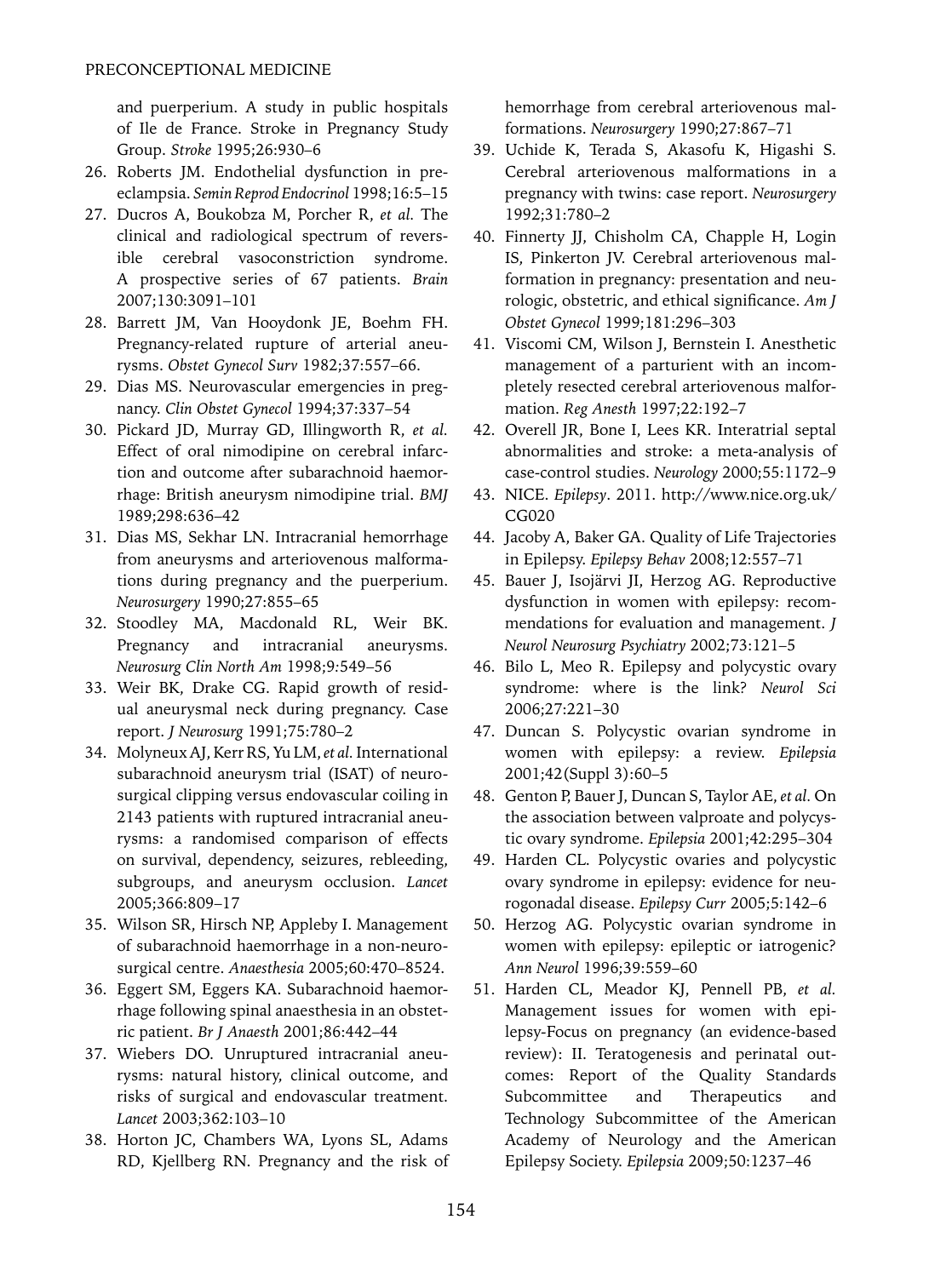- 52. Schmidt D. [Pharmacotherapy of epilepsy- current problems and controversies]. *Fortschr Neurol Psychiatr* 1983;51:363–86
- 53. Pennell PB. Antiepileptic drugs during pregnancy: what is known and which AEDs seem to be safest? *Epilepsia* 2008;49(Suppl 9):43–55
- 54. Teramo K, Hiilesmaa V, Bardy A, Saarikoski S. Fetal heart rate during a maternal grand mal epileptic seizure. *J Perinat Med* 1979;7:3–6
- 55. Delgado-Escueta AV, Janz D. Consensus guidelines: preconception counseling, management, and care of the pregnant woman with epilepsy. *Neurology* 1992;42(Suppl 5):149–60
- 56. Nei M, Daly S, Liporace J. A maternal complex partial seizure in labor can affect fetal heart rate. *Neurology* 1998;51:904–6
- 57. Sahoo S, Klein P. Maternal complex partial seizure associated with fetal distress. *Arch Neurol* 2005;62:1304–5
- 58. Schupf N, Ottman R. Reproduction among individuals with idiopathic/cryptogenic epilepsy: risk factors for spontaneous abortion. *Epilepsia* 1997;38:824–9
- 59. Meador KJ, Baker GA, Browning N, *et al.*  Cognitive function at 3 years of age after fetal exposure to antiepileptic drugs. *N Engl J Med* 2009;360:1597–605
- 60. Adab N, Kini U, Vinten J, *et al.* The longer term outcome of children born to mothers with epilepsy. *J Neurol Neurosurg Psychiatry* 2004;75:1575–83
- 61. EURAP Study Group. Seizure control and treatment in pregnancy: observations from the EURAP epilepsy pregnancy registry. *Neurology* 2006;66:354–60
- 62. DeLorenzo RJ, Hauser WA, Towne AR, *et al.*  A prospective, population-based epidemiologic study of status epilepticus in Richmond, Virginia. *Neurology* 1996;46:1029–35
- 63. Tong S, Baghurst P, Vimpani G, McMichael A. Socioeconomic position, maternal IQ, home environment, and cognitive development. *J Pediatr* 2007;151:284–8
- 64. Petrou S, Kupek E. Socioeconomic differences in childhood hospital inpatient service utilisation and costs: prospective cohort study. *J Epidemiol Commun Health* 2005;59:591–7
- 65. Reading R, Raybould S, Jarvis S. Deprivation, low birth weight, and children's height: a com-

parison between rural and urban areas. *BMJ* 1993;307:1458–62

- 66. Vrijheid M, Dolk H, Stone D, Abramsky L, Alberman E, Scott JE. Socioeconomic inequalities in risk of congenital anomaly. *Arch Dis Child*  2000;82:349–52
- 67. Harden CL, Pennell PB, Koppel BS, *et al.*  Management issues for women with epilepsy--focus on pregnancy (an evidence-based review): III. Vitamin K, folic acid, blood levels, and breast-feeding: Report of the Quality Standards Subcommittee and Therapeutics and Technology Assessment Subcommittee of the American Academy of Neurology and the American Epilepsy Society. *Epilepsia* 2009;50:1247–55
- 68. O'Brien MD, Gilmour-White SK. Management of epilepsy in women. *Postgrad Med J* 2005;81:278–85
- 69. Janz D. The teratogenic risk of antiepileptic drugs. *Epilepsia* 1975;16:159–69
- 70. Holmes LB, Wyszynski DF. North American antiepileptic drug pregnancy registry. *Epilepsia* 2004;45:1465
- 71. Morrow J, Russell A, Guthrie E, *et al.* Malformation risks of antiepileptic drugs in pregnancy: a prospective study from the UK Epilepsy and Pregnancy Register. *J Neurol Neurosurg Psychiatry* 2006;77:193–8
- 72. Tomson T, Battino D, Bonizzoni E, *et al.* EURAP: an international registry of antiepileptic drugs and pregnancy. *Epilepsia* 2004;45:1463–4
- 73. Vajda FJ, Hitchcock A, Graham J, *et al.* Foetal malformations and seizure control: 52 months data of the Australian Pregnancy Registry. *Eur J Neurol* 2006;13:645–54
- 74. Cunnington MC. The International Lamotrigine pregnancy registry update for the epilepsy foundation. *Epilepsia* 2004;45:1468
- 75. Meador K, Reynolds MW, Crean S, Fahrbach K, Probst C. Pregnancy outcomes in women with epilepsy: a systematic review and meta-analysis of published pregnancy registries and cohorts. *Epilepsy Res* 2008;81:1–13
- 76. Finnell RH, Dansky LV. Parental epilepsy, anticonvulsant drugs, and reproductive outcome: epidemiologic and experimental findings spanning three decades; 1: Animal studies. *Reprod Toxicol* 1991;5:281–99